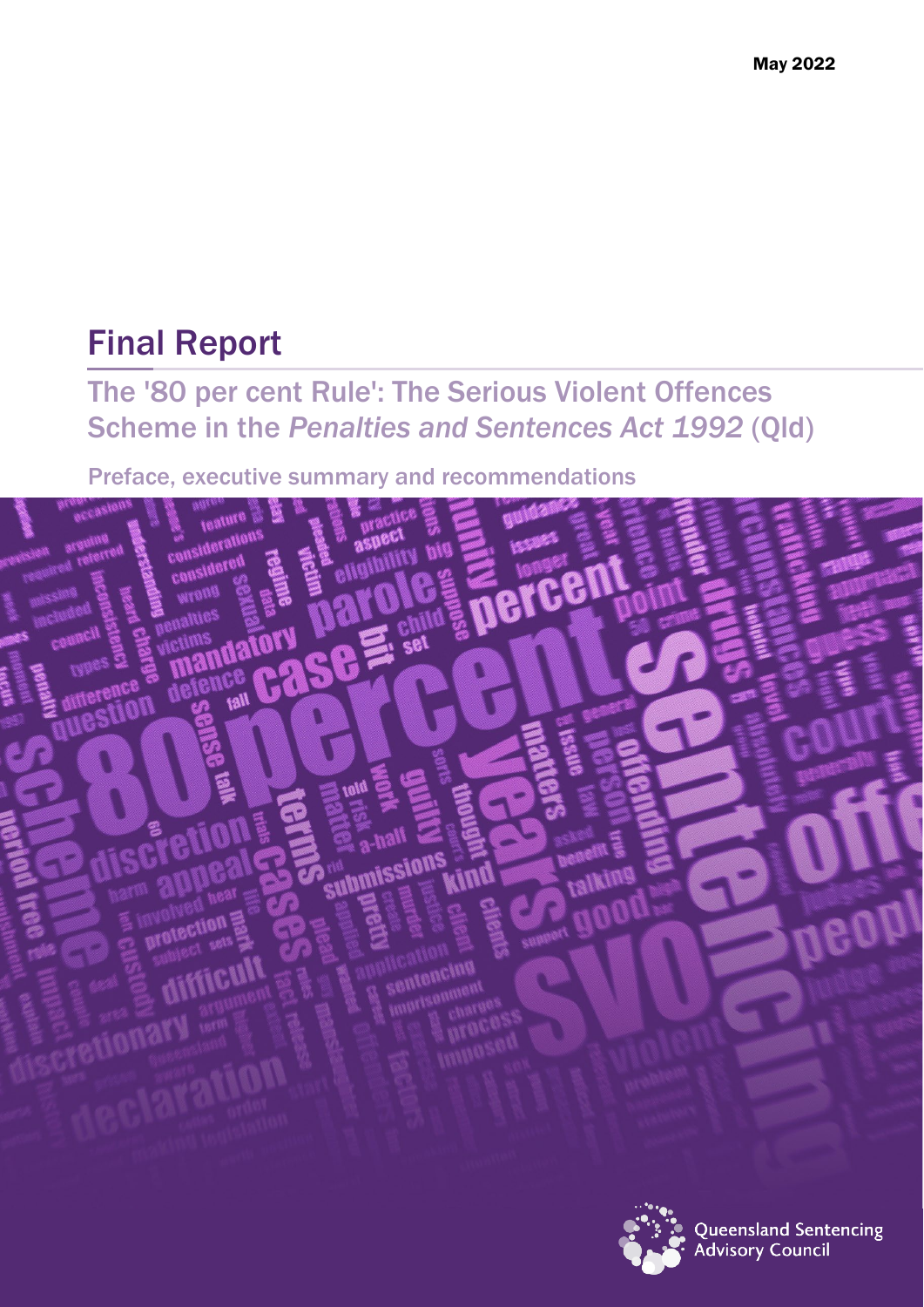#### Warning to readers

This report contains subject matter that may be distressing to readers. Material describing serious violent offences, including case examples drawn from sentencing remarks and subject-matter expert interviews, and descriptions of the impact these offences can have on victims are included in this report. If you need to talk to someone, support is available:

DV Connect: 1800 811 811

Lifeline Australia: 13 11 14

Mensline: 1800 600 636

Queensland Sexual Assault Helpline: 1800 010 120

Victim Assist Queensland: 1300 546 587 (business hours) or email: [VictimAssist@justice.qld.gov.au](mailto:VictimAssist@justice.qld.gov.au)

#### The '80 per cent Rule': The Serious Violent Offences Scheme in the *Penalties and Sentences Act 1992* (Qld): Final Report

© Queensland Sentencing Advisory Council 2022

This Final Report is available for download from the Council's website: www.sentencingcouncil.qld.gov.au.

This Final Report is licensed by Queensland Sentencing Advisory Council under a Creative Commons Attribution (CC BY) 4.0 International licence.

#### CC BY licence summary statement

In essence, you are free to copy, communicate and adapt this paper, as long as you attribute the work to the Queensland Sentencing Advisory Council.

To view a copy of this licence, visit http://creativecommons.org/licenses/by/4.0.

Content from this paper should be attributed as: Queensland Sentencing Advisory Council, *The '80 per cent Rule': The Serious Violent Offences Scheme in the Penalties and Sentences Act 1992 (Qld): Final Report*, June 2022.

#### ISBN 978-0-6452082-0-7

#### Review artwork

The artwork in the cover design is a visual representation of words contained in transcripts of subject-matter expert interviews conducted by the Council for this reference. Words that are larger appeared more frequently in those transcripts. This word cloud was automatically generated with design elements added.

#### Disclaimer

The content of this paper presents the views of the Queensland Sentencing Advisory Council only and does not represent Queensland Government policy. While all reasonable care has been taken in the preparation of this paper, no responsibility or liability is assumed for any errors or omissions or any loss, damage, or injury, financial or otherwise, suffered by any person acting or relying on information contained in or omitted from this publication. This paper follows the Melbourne University Law Review Association Inc, *Australian Guide to Legal Citation* (4th ed., 2018) and reflects the law as at 31 March 2022.

#### The Queensland Sentencing Advisory Council

The Queensland Sentencing Advisory Council is established by section 198 of the *Penalties and Sentences Act 1992* (Qld). The Council provides independent research and advice, seeks public views and promotes community understanding of sentencing matters. The Council's functions, detailed in section 199 of the Act, include to:

- inform the community about sentencing through research and education;
- engage with Queenslanders to understand their views on sentencing; and
- advise the Attorney-General on matters relating to sentencing, at the Attorney-General's request.

#### Further information

Queensland Sentencing Advisory Council GPO Box 2360, Brisbane Qld 4001 Tel: (07) 3738 9499 Email: [info@sentencingcouncil.qld.gov.au](mailto:info@sentencingcouncil.qld.gov.au)

 $\mathbf{1} \mid \cdot$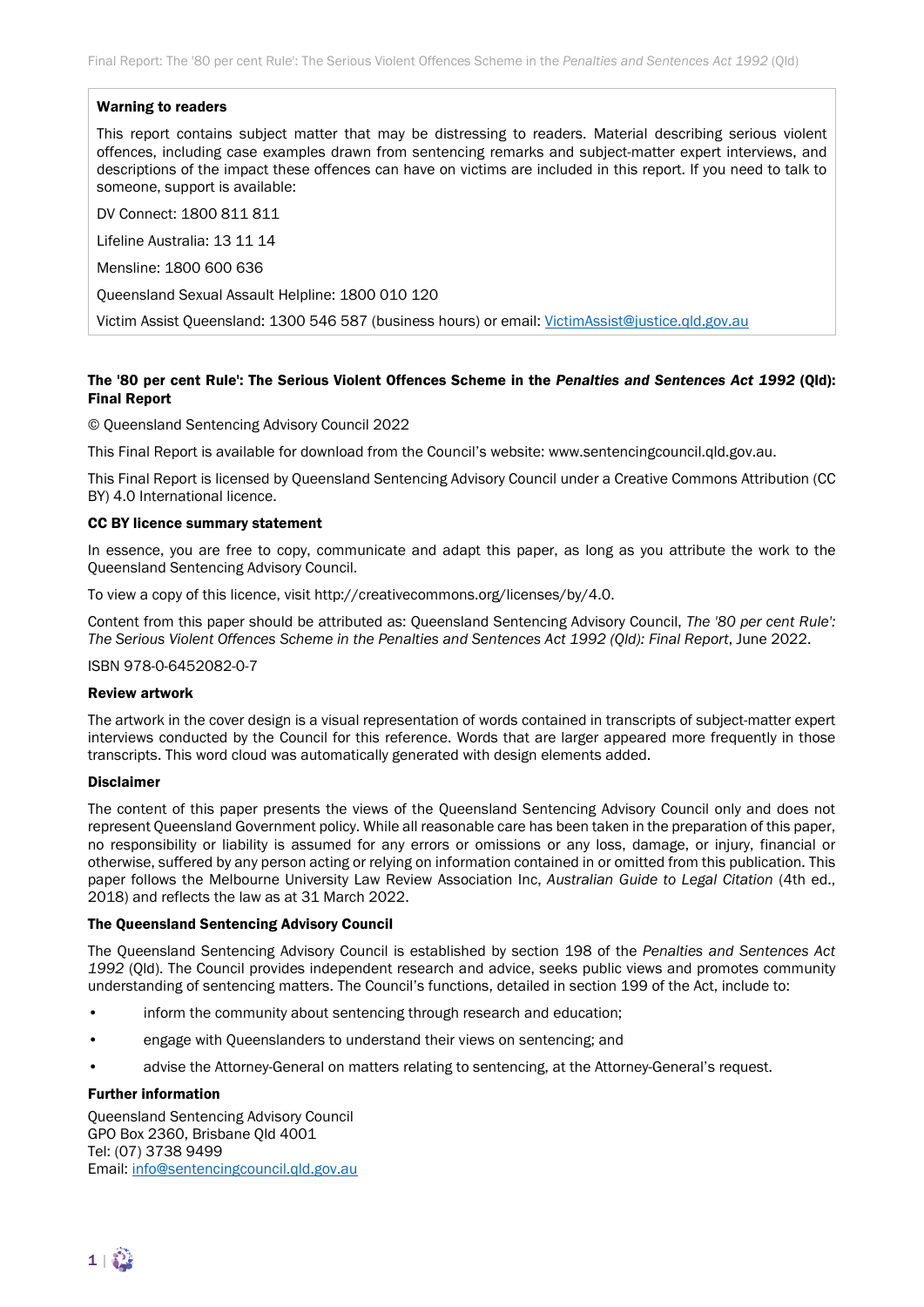## Preface

The serious violent offences (SVO) scheme Terms of Reference from the Attorney-General proved to be both challenging and rewarding. We are grateful to the Attorney-General for referring this review.

The number of offenders who are subject to the SVO scheme fortunately represents only a very small proportion of those who are sentenced in Queensland. Yet the offences committed by these offenders cause enormous harm to victims and the wider community and often have a profound and enduring impact on people's lives.

The Council was asked to consider the operation and efficacy of the SVO scheme. This included how the scheme is currently applied, its impact on court sentencing practices, and whether it creates any inconsistencies or constrains the sentencing process.

This project was not just a straightforward review of a technical area of sentencing law – instead, it raised many fundamental questions about how the criminal justice system can best respond to this form of serious offending, including how the purposes of punishment, denunciation and community protection can best be met, what works in reducing the risks of reoffending; what role parole plays, and how competing interests and views can best be balanced. We came to fully appreciate the complexity of this review the deeper we delved into these issues.

The Council consulted extensively, through our usual submissions process, as well as holding key stakeholder meetings and roundtables. We are grateful to all individuals and organisations who made submissions and helped the Council understand the application, impact, and wider significance of the SVO scheme. A diversity of views was expressed, ranging from support for the repeal of the SVO scheme to expanding its mandatory application. The Council considered all views carefully in the development of its recommendations.

One of the more challenging aspects of the review was to consider the scheme's impact on victim satisfaction, given the very serious consequence to victims and victims' families that often follows from this type of offending. To better understand this aspect, we consulted with victims, the organisations that support them and advocate on their behalf, and those with a role in providing information to victims about court processes.

The Council is enormously grateful to victims who took the time to share their personal experiences to help us better understand their views on sentencing and how current criminal justice system responses to serious forms of offending might be improved. We were moved by their stories and want to sincerely thank every person who participated in these consultation sessions. It takes courage to talk about and revisit a traumatic experience of loss and grief.

The Council also conducted extensive subject-matter expert interviews to understand the impact of the SVO scheme on sentencing practices. Those who participated in these interviews included members of the judiciary from the District and Supreme Courts, legal practitioners, public prosecutors, members of the Parole Board Queensland, representatives from victim support and advocacy organisations and others, including legal and transitional support services who work with prisoners. The Council extends its sincere appreciation to all those who participated for sharing their invaluable insights, as well as to those who provided the necessary permissions for this work to proceed.

The Council wishes to express its gratitude to members of our Aboriginal and Torres Strait Islander Advisory Panel for providing advice on the impact of the recommendations for reform on Aboriginal and Torres Strait Islander defendants, and on potential effects on the serious issue of over-representation.

We also acknowledge the valuable contribution of members of the Council's Consultative Forum for openly sharing their views and providing us with a platform for confidential discussion and the exchange of ideas. Your support of the Council's work is greatly appreciated.

Through consultation, data and case law analysis and consideration of the research evidence, the Council learnt that the SVO scheme and schemes like it fulfil an important function in the sentencing process. They formally recognise the harm caused by serious forms of offending by requiring a significant proportion of the sentence to be served in custody prior to parole eligibility. When an SVO declaration is made, we were told by victims and victim support organisations that it greatly contributes to victims' satisfaction with the sentencing outcome, thereby contributing to victim and public confidence in sentencing.

However, we also learnt that the SVO scheme — as it is currently operating — is not fully meeting its intended objectives and is in need of reform. We found strong evidence that the scheme is constraining the sentencing process and is too restrictive on judicial discretion. The scheme was referred to, by those working with it on a regular basis, as arbitrary and blunt, as distorting sentencing practices, adding unnecessary complexity to sentencing, and as severely curtailing judges' discretion.

From a victim's perspective, we heard concerns about the scheme's impact in reducing head sentences to below 10 years, and the very different outcomes that could result in the minimum period to be served prior to parole eligibility depending on whether a declaration was made. When the conclusion reached was that an offence was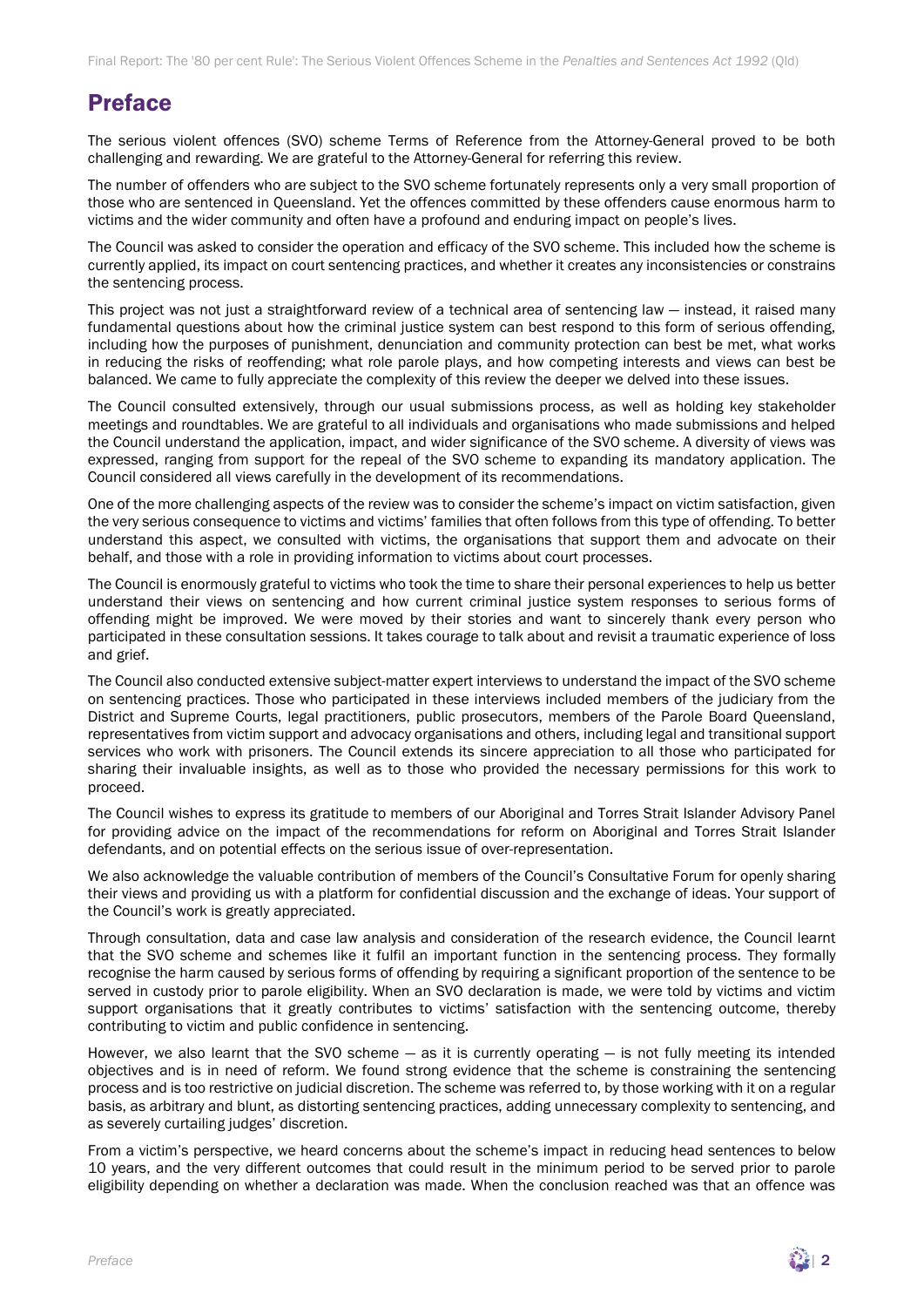not 'seriously violent enough' to justify a declaration being made, this was met with feelings of disbelief, anger and frustration that the seriousness of the offending had not been properly recognised.

The Council was particularly concerned by the relatively short period of time some offenders subject to a declaration spend supervised on parole. The Council was also very concerned about the number of offenders who do not apply for parole and are subject to release at the end of their sentence with no supervision at all, which does not adequately support the important sentencing purpose of community protection.

This is a difficult topic to grapple with. It may seem counterintuitive that a better outcome may be achieved if the most serious offenders spend less, rather than more time in prison. However, the evidence on the importance of parole for community safety is clear. It is in the interest of community safety for serious offenders who have spent a significant amount of time in prison to be supervised in the community upon their release and to serve a longer, rather than shorter period under supervision.

The Council's final recommendations were not easy to reach. However, we are confident that our careful and systematic consideration of data, information and existing evidence guided us towards recommendations that will greatly improve the SVO scheme if adopted.

Balancing all the evidence and relevant considerations, the Council reached the view that the current SVO scheme should be reformed and recommends that a presumptive scheme be adopted. That is (in simple terms), amendments to the present law that will require a judge to presume, when sentencing for an offence subject to the scheme, that a declaration will be made, unless it is in the interests of justice in the particular case not to do so.

In our view, this form of scheme, which will apply to sentences of greater than 5 years (or 10 years or more for serious drug offences) best balances the need to properly recognise the seriousness of these offences, while at the same time providing courts with some flexibility to respond to the individual circumstances of each case.

Under the reforms recommended, parole eligibility will no longer be fixed at 80 per cent, but rather will be able to be set within a set range of 50 to 80 per cent, while also allowing a court to depart where this is in the interests of justice. This flexibility will ensure the reformed scheme does not erode a sentencing court's ability to deliver individualised justice, given the Council's view that a 'one-size-fits-all' approach does not serve the community well. The recommended presumptive scheme will strike the right balance by ensuring sentencing outcomes reflect the seriousness of these offences and declarations are only made in appropriate cases.

Other recommendations include the creation of a separate and more targeted schedule of offences to apply for the purposes of the reformed scheme, and renaming the scheme the 'serious offences scheme' to reflect the fact that all offences included within the scheme have potential to cause serious harm, but not all are inherently violent, such as serious drug offences.

We hope that our recommendations will contribute to creating a better criminal justice response to serious offending — a topic far more complex and wide-ranging than we were able to address in this review.

We express our continuing gratitude to Council members who generously give their time and expertise to advise on the reference. We would like to particularly thank Phil McCarthy, Helen Watkins and Warren Strange for forming the Project Board and providing outstanding leadership over the duration of this review.

We also want to particularly thank all members of the Council's Secretariat for working tirelessly on this review. Each and every one of you supports our work with your dedication and professionalism. In truth, the extensive work that underpins this report is primarily yours. We thank you for your expertise, intellectual rigour, resilience and good humour.

Ms.

John Robertson Dan Rogers Chair<br>
Project Sponsor and Council Member<br>
Queensland Sentencing Advisory Council<br>
Queensland Sentencing Advisory Council Queensland Sentencing Advisory Council<br>May 2022

May 2022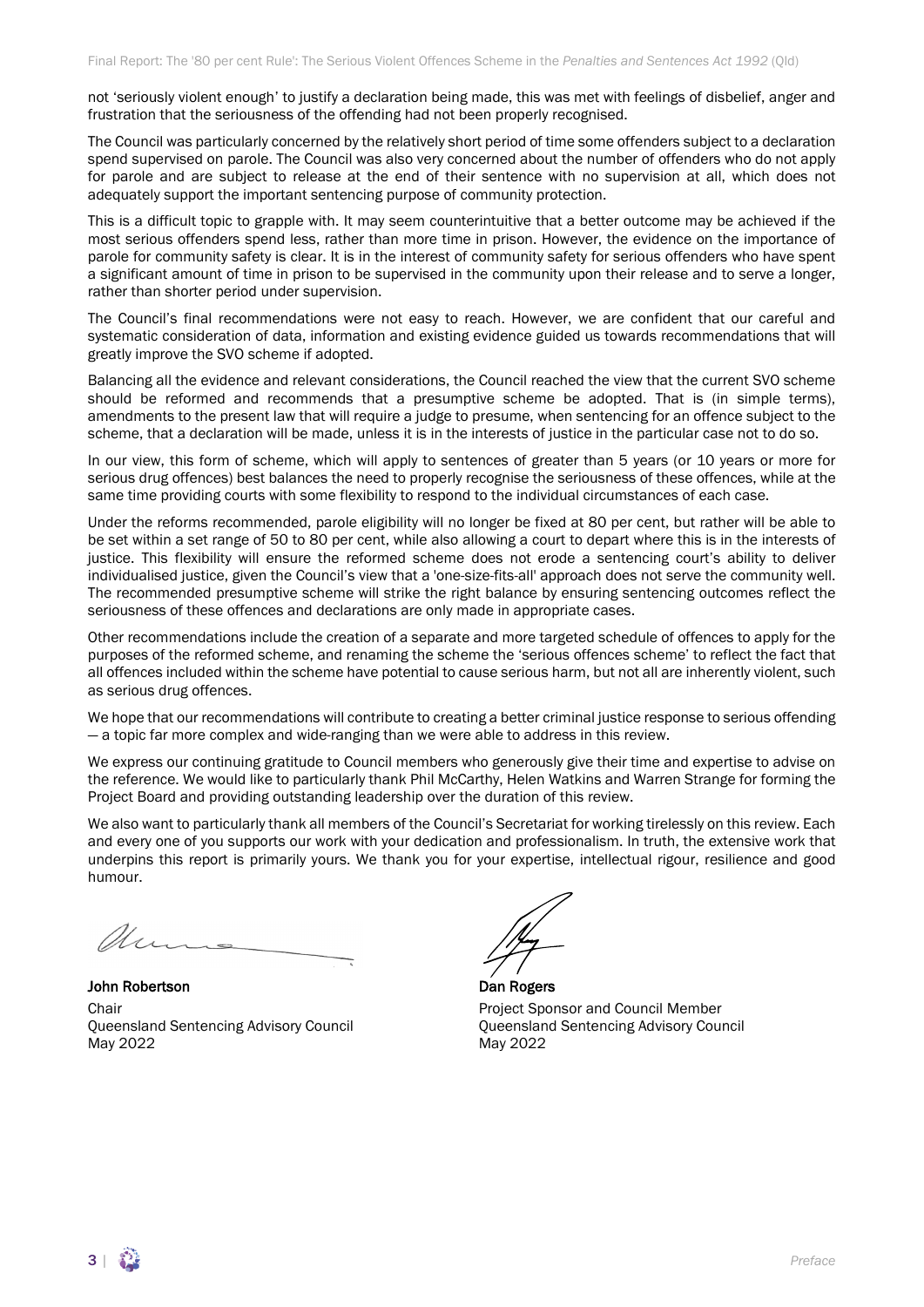## Executive Summary

## Introduction

This report presents the Queensland Sentencing Advisory Council's findings and recommendations on its review into the operation and efficacy of the serious violent offences ('SVO') scheme under Part 9A of the *Penalties and Sentences Act 1992* (Qld) ('PSA').

The review of the SVO scheme was referred to the Council in April 2021 by the Attorney-General and Minister for Justice, Minister for Women and Minister for the Prevention of Domestic and Family Violence, the Honourable Shannon Fentiman MP.

In asking the Council to undertake this review, the Attorney-General referred to:

- the importance of judicial discretion in the sentencing process:
- sentencing orders being properly administered to ensure the facilitation of a fair and just sentencing regime that protects the community's safety;
- the purpose of parole in allowing an offender to serve an appropriate portion of their period of imprisonment in the community to support their reintegration and minimise the likelihood of reoffending; and
- <span id="page-4-4"></span>• the significance of supporting and promoting public confidence in the criminal justice system to the overall administration of justice.

## The '80 per cent rule'

The SVO scheme came into operation on 1 July 1997, through two additions to the PSA: Part 9A (the scheme itself) and Schedule [1](#page-4-0) (the list of offences it can apply to).<sup>1</sup>

The SVO scheme requires a person declared convicted of the relevant listed offences<sup>[2](#page-4-1)</sup> to serve 80 per cent of their sentence (or 15 years, whichever is less) in prison before being eligible for release on parole.<sup>[3](#page-4-2)</sup> The making of a declaration is mandatory for sentences of imprisonment of 10 years or more, and discretionary for sentences of imprisonment greater than 5 years and less than 10 years. The SVO scheme, as it applies to sentences of 10 years or more, is a form of mandatory sentencing.

The scheme applies to certain listed offences if they are sentenced in the District or Supreme Courts. Listed offences in the scheme fall into four broad categories: non-sexual violence offences, sexual violence offences, serious drug offences and other offences.

The court also has discretion to declare a conviction for a non-scheduled offence attracting a sentence of any length, or for a scheduled offence resulting in a sentence of less than 5 years' imprisonment, a serious violent offence if it involved the use, or attempted use, of serious violence or resulted in serious harm to another person, provided the offence is dealt with on indictment.

The SVO declaration attaches to the offence rather than the offender. However, the circumstances of the offender can be relevant to the decision made by the court whether to make a declaration in circumstances where this is discretionary.

The fixing of parole eligibility at 80 per cent is very different to the usual rules applying to the setting of a parole release or parole eligibility date in Queensland. Ordinarily, courts have discretion to decide the date an offender must be released on parole (if the person is eligible for court ordered parole) or is able to apply for release on parole. If no parole eligibility is set, a person generally is eligible for parole after serving half of their sentence.<sup>[4](#page-4-3)</sup>

For offenders with a parole eligibility date, release on parole is not automatic. The decision whether to release the offender from custody to parole is made by the independent Parole Board Queensland ('Parole Board').

## The Council's approach to this review

The Council conducted extensive research and consulted widely with legal and non-legal stakeholders, including victim and survivor support and advocacy organisations.

<span id="page-4-0"></span><sup>&</sup>lt;sup>1</sup> *Penalties and Sentences (Serious Violent Offences) Amendment Act 1997 (Qld) ss 10, 17.*<br><sup>2</sup> Or of counselling, procuring attempting or conspiring to commit such an offence

<span id="page-4-1"></span><sup>2</sup> Or of counselling, procuring, attempting or conspiring to commit such an offence.<br>2 Corrective Services Act 2006 (Old) s 182 ('CSA')

<span id="page-4-3"></span><span id="page-4-2"></span><sup>3</sup> *Corrective Services Act 2006* (Qld) s 182 ('CSA').

Ibid s 184(2). There are some exceptions to this. See s 184 further.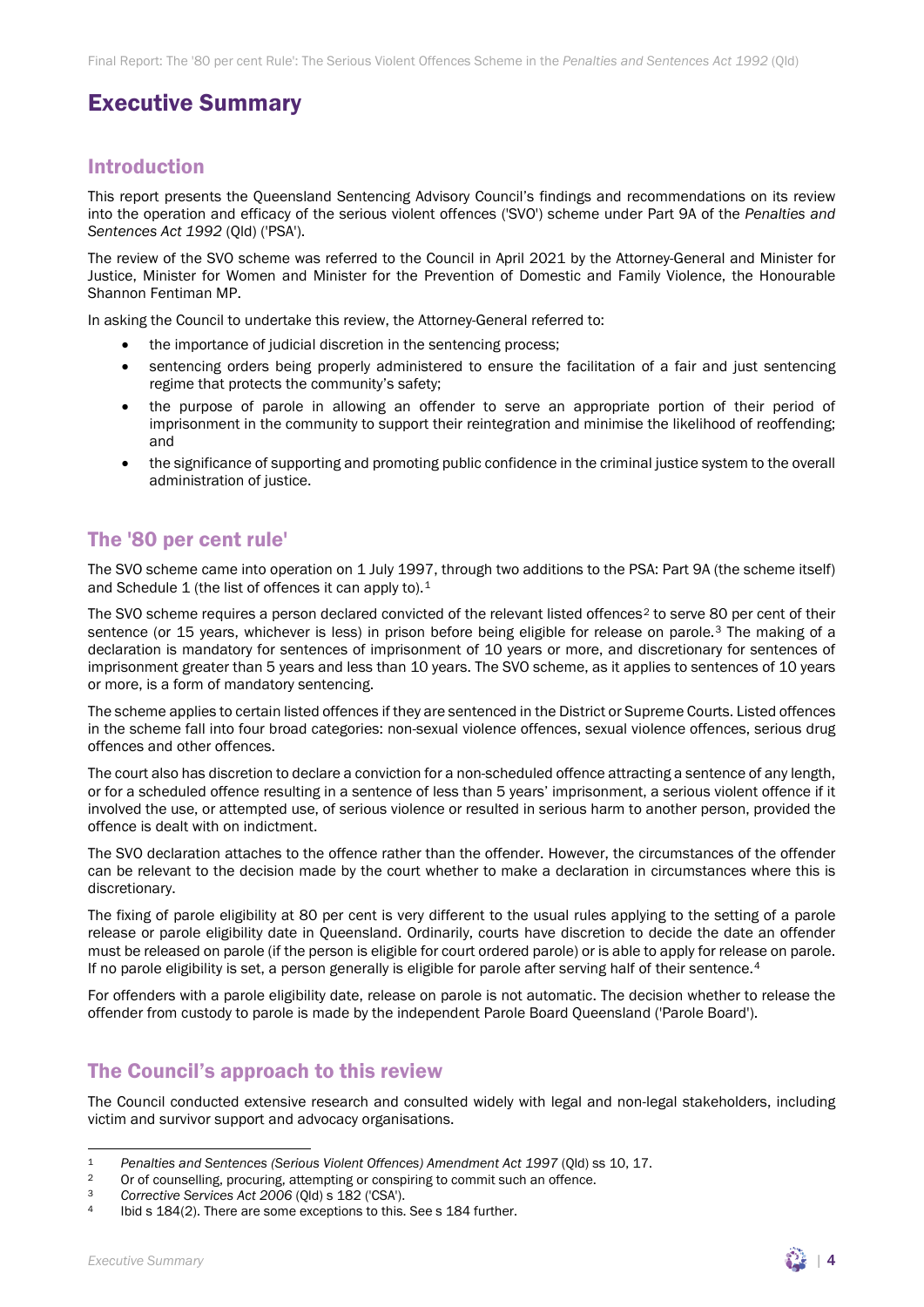The Council undertook the review over five key stages. The initial stages included the publication of an information sheet on the SVO scheme, a call for preliminary feedback to help inform the Council's approach, and the initiation of a subject-matter expert interview project to better understand the operation of the scheme and how it impacts on court sentencing practices and pre-sentence processes.

<span id="page-5-1"></span>Over August to October 2021, the Council released four Background Papers, together with a literature review produced by the University of Melbourne.<sup>[5](#page-5-0)</sup> The background papers considered various areas of the SVO scheme's operation, including the scheme's history, minimum and standard non-parole period schemes operating in other jurisdictions, key court decisions and how the scheme is being applied based on data provided by Court Services Queensland and Queensland Corrective Services.

In November 2021, the Council released a detailed issues paper: *The* '*80 per cent rule*'*: The Serious Violent Offences*  Scheme in the Penalties and Sentences Act 1992 (Old): Issues Paper. The Council invited written submissions to 34 questions posed in the Issues Paper. The Council received 20 submissions in response. Submissions are available on the Council's website, with the exception of confidential submissions.

Over June to October 2021, the Council conducted 71 interviews with a range of experts, including: members of the judiciary; public prosecutors; legal practitioners; members of the Parole Board; victims and survivor support and advocacy organisations; and other stakeholders, including organisations providing legal advice and transitional support to prisoners.

The Council also held a series of consultation sessions with victims and survivors of serious violent offences and their families and sought input from its Aboriginal and Torres Strait Islander Advisory Panel.

The publication of this report: *The* '*80 per cent rule*'*: Serious Violent offences scheme in the Penalties and Sentences Act 1992: Final Report* presents the Council's findings and recommendations.

## The case for reform

The review identified a number of issues with the operation and application of the SVO scheme. The Council found that the practical application and operation of the scheme is not consistent with its original intended purposes and is in need of reform.

#### The SVO scheme's application may be impacting on its operation and efficacy

The Council found that the scheme is applied differently across different offence categories to which the scheme can apply (sexual violence offences, non-sexual violence offences, serious drug offences and other offences).

Declarations were overwhelmingly made for 9 offences (of the 60 listed offences), with the majority of eligible Schedule 1 offences not receiving a declaration over the data period. The majority of declarations made were mandatory (72.8% over the 9-year data period). Discretionary declarations were most commonly made for nonsexual violence offences (78.2%).

The Council found that discretionary SVO declarations were less commonly made for sexual violence offences. This is suggestive of a complex broader systemic issue that sexual violence offences may be treated differently to offences involving non-sexual violence by legal practitioners and the courts.

Discretionary declarations were also rarely made for serious drug offences, with many expert interview participants expressing a view that for these offences, a serious violent offence declaration was not an appropriate designation as these offences are not inherently violent.

The Council's data analysis, information provided in submissions, and views expressed by participants in expert interviews made clear that the SVO scheme is applied inconsistently across included offence categories, impacting on its operation and efficacy.

#### The SVO scheme delivers on its objectives only in part and to a limited extent

When the scheme was introduced by the then Government in 1997, the scheme was primarily justified on the basis of punishment, denunciation and community protection.

The Council found that, when a declaration is made, the scheme results in offenders being detained in custody for longer. To this extent, it could be viewed as contributing to achieving the sentencing purposes of punishment and denunciation, as well as short-term community protection. However, the ability of the scheme to deliver on its intended purposes is likely compromised by the setting of the fixed non-parole period under the scheme at 80 per cent and its mandatory application to sentences of 10 years or more.

<span id="page-5-0"></span><sup>5</sup> Andrew Day, Katherine McLachlan and Stuart Ross, *The Effectiveness of Minimum Non-Parole Period Schemes for Serious Violent, Sexual and Drug Offenders and Evidence-Based Approaches to Community Protection, Deterrence and Rehabilitation* [\(Summary Report,](https://www.sentencingcouncil.qld.gov.au/__data/assets/pdf_file/0005/698621/svo-scheme-review-literature-review.pdf) University of Melbourne, August 2021) (*'University of Melbourne Literature Review*').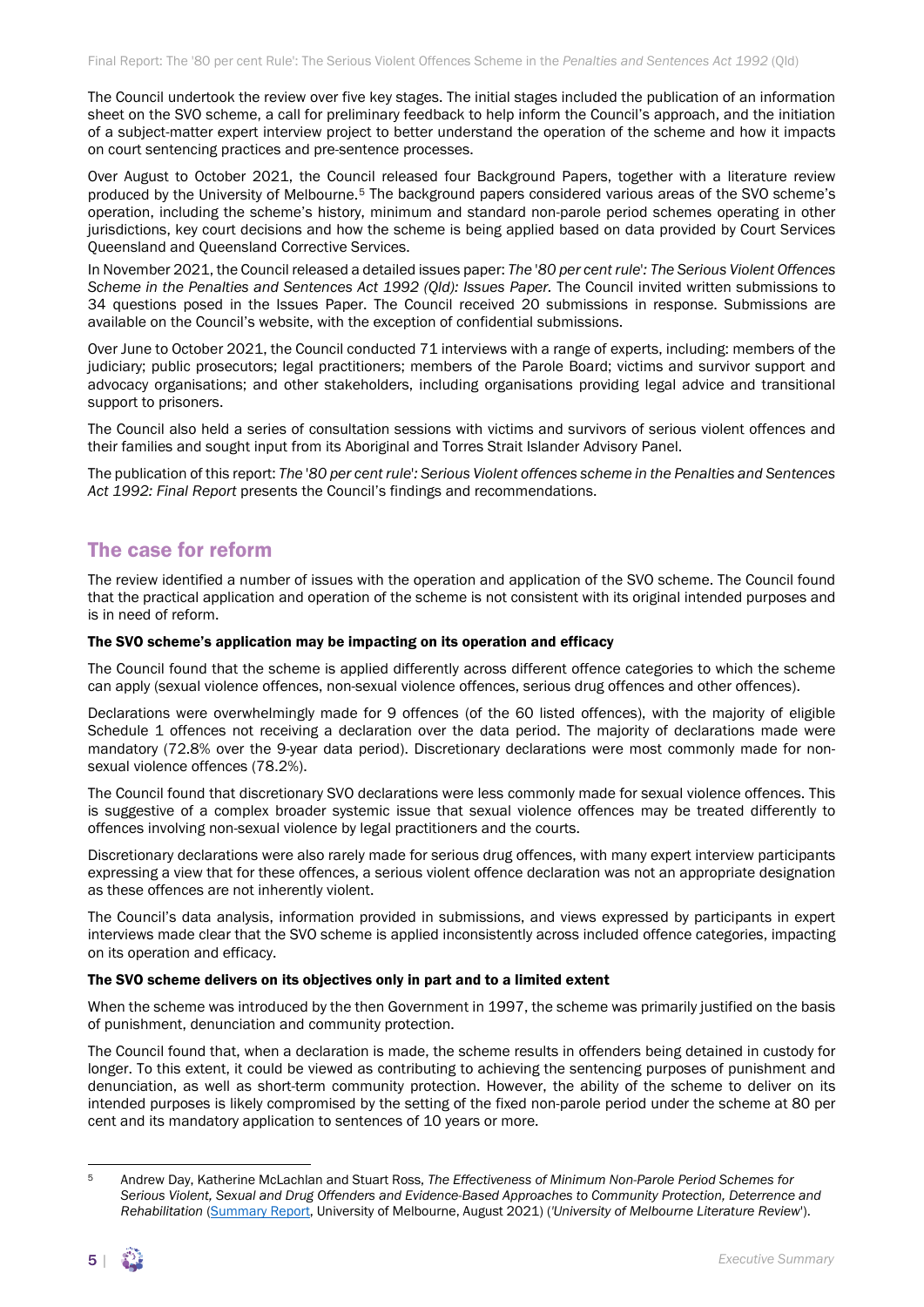The Council found the application of the scheme can result in what would otherwise have been an appropriate head sentence needing to be adjusted down to ensure a sentence that is just in all the circumstances. This is because an offender's plea of guilty and other mitigating factors cannot be taken into account by setting an earlier parole eligibility date.

The Council did not find evidence that the scheme supports long-term community protection. The scheme results in offenders subject to a declaration spending far less time than they otherwise might in the community under supervision  $-$  if released to parole at all. $6$  There is clear evidence that spending time supervised on parole reduces an offender's risk of re-offending — and this is particularly the case for higher-risk offenders who also are likely to benefit from longer periods of supervision on parole.<sup>[7](#page-6-1)</sup>

The Council found that the SVO scheme delivers on its objectives only in part and to a limited extent and does not operate in a way that supports the objective of long-term community protection.

#### The SVO scheme creates unnecessary complexity and unintended consequences

The Council identified several ways in which the scheme constrains sentencing practices for serious violent offences, including by creating unnecessary complexity, unintended consequences and anomalies in the sentencing process.

The Council found that the mandatory operation of the scheme may be contributing to inconsistent sentencing outcomes — in particular between offences attracting a 10-year sentence and those falling just below this threshold. When sentencing co-offenders, the split mandatory/discretionary nature of the scheme can make it more difficult to apply the principle of parity.

<span id="page-6-4"></span>The Council found that the scheme has a 'distorting effect'<sup>[8](#page-6-2)</sup> on sentencing. This is because it restricts courts in recognising an offender's plea of guilty and other relevant mitigating factors through the setting of an earlier parole eligibility date, thereby exerting downward pressure on head sentences to ensure the imposition of a sentence that is 'just in all the circumstances'.

The scheme was also widely criticised during this review as adding an unnecessary layer of complexity to sentencing, including when dealing with multiple offences committed over different time periods or involving different complainants where only some of the offences may be subject to the SVO scheme.<sup>9</sup>

The Council found that the arbitrary nature of the 10-year mark at which the making of a declaration becomes mandatory and the high level at which the non-parole period is set under the scheme creates unnecessary complexity and leads to unintended consequences.

#### The SVO scheme contributes to victim and survivor dissatisfaction when a declaration is not made

The SVO scheme requires the offender to spend a substantial proportion of their sentence in custody prior to being eligible for release on parole.

Victims and survivors reported experiencing a great sense of relief when an SVO declaration was made. It meant that they knew the offender would have to serve at least 80 per cent of their sentence in custody. Stakeholders and participants in consultation sessions said that the deferral of parole eligibility provided victims and survivors with reassurance that the seriousness of the offending and the harm caused to them or their family members had been appropriately recognised. This contributed to their feelings of personal safety, knowing that the person would have to serve a long period in custody.

However, the scheme can give rise to significant victim and survivor dissatisfaction in circumstances where, despite the seriousness of the offence, a declaration is not made — either because the prosecution did not actively advocate for this, or the court determined that it was not appropriate to make a declaration. It can lead to victims and survivors feeling a sense of anger and frustration that an offence, which clearly involved serious violence and caused serious harm, is not recognised as such.

The discretionary operation of the scheme below 10 years was viewed as concerning on the basis that it resulted in very few declarations being made. There were concerns that the grounds upon which a discretionary declaration should be made were unclear and to the extent they existed, inconsistently applied.

The Council found that the scheme impacts on victim and survivor satisfaction with the sentencing outcome when a declaration is not made. This can contribute to re-traumatisation if the offence was not recognised as 'seriously violent enough' and subsequent feelings of alienation from the criminal justice process.



<span id="page-6-1"></span><span id="page-6-0"></span><sup>&</sup>lt;sup>6</sup> For more information, see Part B, Chapter 9.<br><sup>7</sup> See, for example, Evarn J. Ooi and Joanna Wang, 'The Effect of Parole Supervision on Recidivism' (*Crime and Justice Bulletin*, No. 245, February 2022, NSW Bureau of Crime Statistics and Research) ('*The Effect of Parole Supervision on* 

<span id="page-6-3"></span><span id="page-6-2"></span><sup>8</sup> R v Sprott; Ex parte A-G (Qld) [2019] QCA 116, [41] (Sofronoff P, Gotterson JA and Henry J agreeing) ('Sprott').<br>9 R v Dutton [2005] QCA 17 cf R v Lee [2021] QCA 233.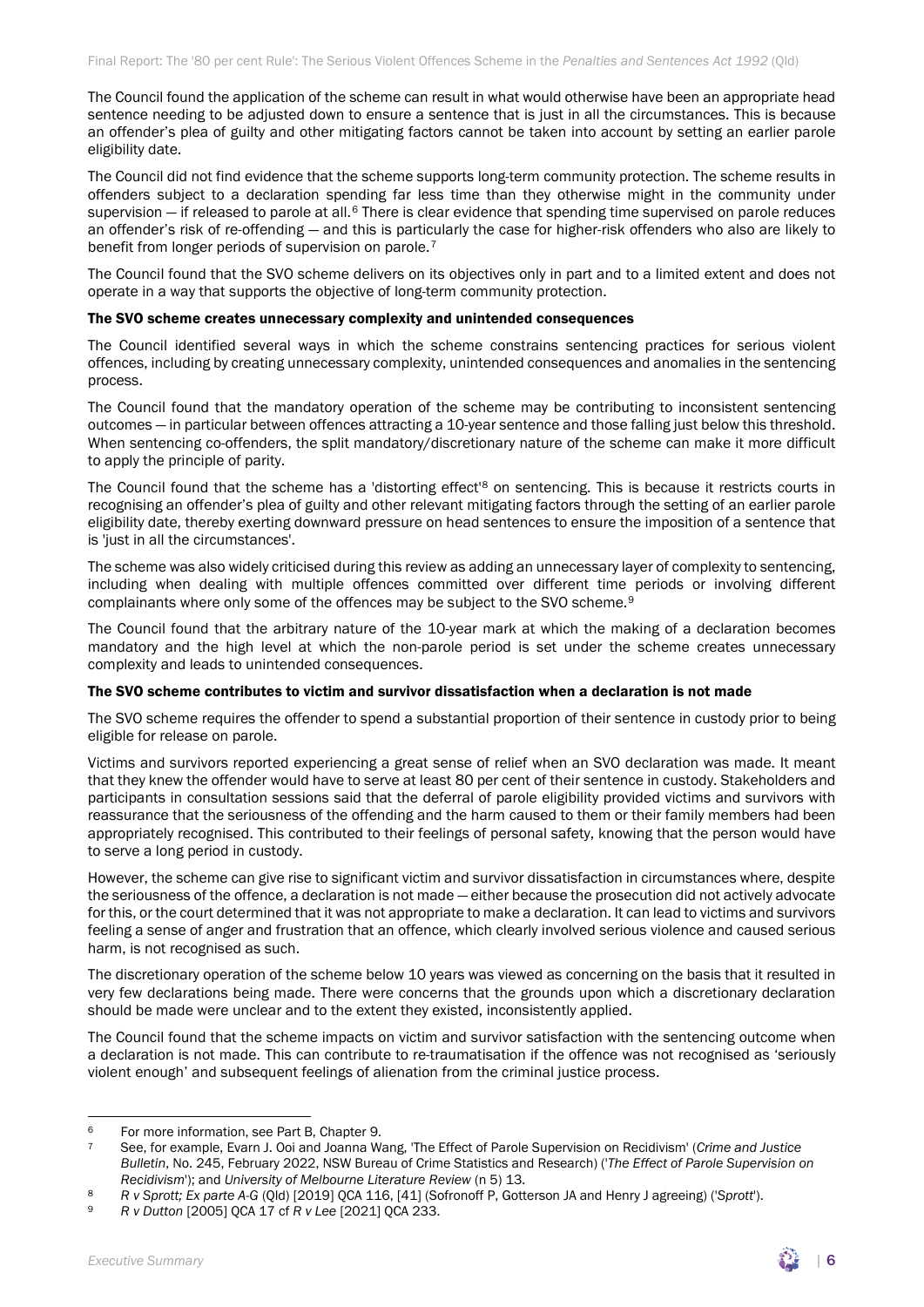#### The SVO scheme may limit rights protected under the Human Rights Act 2019

The Council was asked to consider the compatibility of the current scheme to the rights contained within the *Human Rights Act 2019* ('HRA'). The Council was primarily concerned with compatibility issues that might arise from the SVO scheme's mandatory operation.

The Council views the mandatory component of the SVO scheme as giving rise to human rights concerns as it constrains sentencing and can lead to inconsistencies between sentences that attract an SVO declaration and those that do not.

It thereby interferes with the court's capacity to maintain parity and consistency. As courts are restricted in their ability to recognise relevant mitigating factors in setting the non-parole period — such as a plea of guilty or cooperation with law enforcement — it limits the ability of a court to consider individual circumstances when setting the head sentence.

The Council acknowledges that the scheme's compatibility with rights of victims and survivors of crime needs to be considered, in particular the rights to be protected from torture and cruel, inhuman or degrading punishment, the right to life, and the right to security of person. In the Council's assessment of human rights, it balanced the rights of both victims and offenders.

The Council is of the view that the SVO scheme may limit rights protected under the Human Rights Act and that there are less restrictive and reasonably available ways to achieve the purposes of the SVO scheme.

## The Council's recommendations to reform the SVO scheme

On the basis of the issues identified above, the Council recommends retaining a scheme for serious offences and reforming the existing scheme to allow it to better meet its purposes of punishment, denunciation and community protection.

#### Retention of minimum non-parole period scheme for serious offences

A minimum non-parole period scheme should be retained in Queensland for offenders convicted on indictment of serious offences. The SVO scheme's retention in a modified form is supported over its repeal, in recognition that there is an existing category of high-harm offences. These offences warrant a significant proportion of the sentence being required to be spent in custody for the purposes of punishment, denunciation and community protection to recognise the seriousness of these offences and promote victim and community confidence.

#### Presumptive model instead of mandatory/discretionary SVO scheme

The current split model should be replaced by a presumptive scheme. On sentencing an offender to imprisonment for a listed offence once the required sentencing threshold is met, a sentencing court should be required to make a declaration, unless the recommended grounds for departure are met. In the Council's view, this approach best balances competing interests and objectives compared to other options considered by the Council.

#### Presumptive model to apply to sentences of greater than 5 years for certain serious offences

The new presumptive scheme should apply to sentences of greater than 5 years for offences listed in a separate new stand-alone 'serious offences' schedule — with the exception of serious drug offences, to which a 10-year threshold should continue to apply. Setting the threshold at greater than 5 years will remove the current artificial distinction between a sentence of 10 years or more, and one falling just under this level, and also capture those sentences for which immediate imprisonment is the only sentencing option available to a court.

#### Departure from the scheme permitted if it is 'in the interests of justice'

Departure from the scheme should be permitted where a court is satisfied that this is 'in the interests of justice'. The Council recommends statutory guidance should be introduced to guide this decision to promote understanding of the types of factors a court is required to take into account when making this assessment, while preserving the current legislative sentencing guidance provided under section 9 and other sections of the PSA. The Council recommends this list of factors also be used to assist the court in determining where to fix the parole eligibility date where a declaration is made.

#### Range to set non-parole period between 50 and 80 per cent if declaration is made

On a declaration being made, a sentencing judge should be permitted to set parole eligibility within a range of 50 to 80 per cent of the head sentence (or 15 years, whichever is less). This will provide courts with greater flexibility to deliver individualised justice than is possible under the current model, while still providing a degree of certainty for victims and survivors and the broader community that offenders who commit serious offences will be required to serve a significant proportion of their sentence in custody.

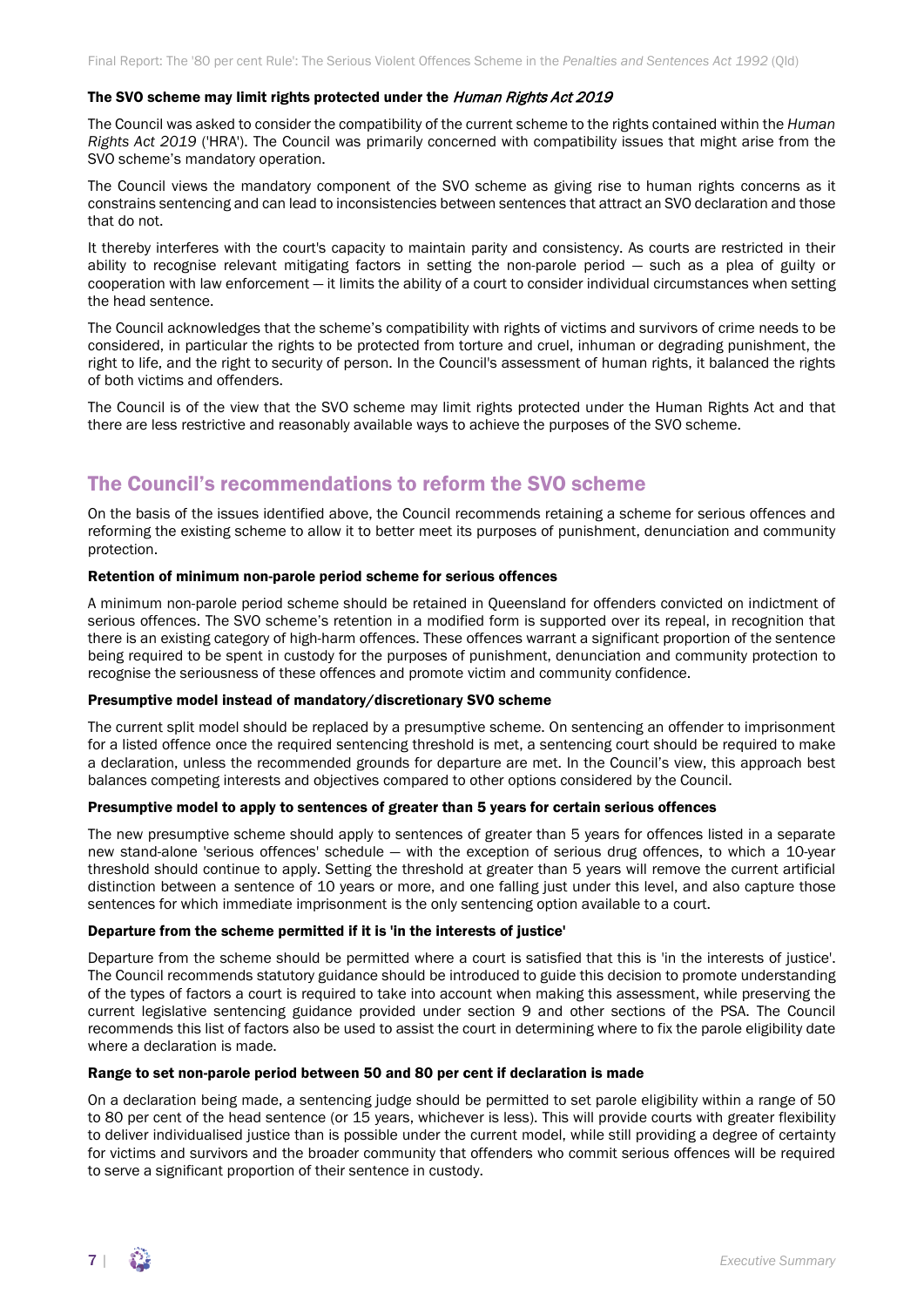#### Rename the scheme to the 'serious offences scheme'

The scheme should be renamed the 'serious offences scheme'. While not all offences included in the scheme are inherently violent, all are serious given they cause, or carry a significant risk of causing, a high level of harm to individuals.

#### Create a separate and more targeted schedule of offences for reformed scheme

Some offences, such as certain child exploitation material offences, and choking, strangulation or suffocation in a domestic setting, should be added to the new schedule, while a number of existing offences to which the current scheme can apply should be removed. This will better target the scheme at offences that involve serious violence and can cause serious harm.

#### Review of reforms after 5 years

To ensure the scheme operates as intended, the Council recommends it be reviewed after operating for a period of 5 years, or when another appropriate period of time has passed.

The Council's recommendations are set out in full in Chapter 18.

### Benefits of the presumptive scheme

The Council supports a presumptive scheme for the following reasons:

- it will address many of the problems and issues identified by victims and survivors and by the legal profession with the current SVO scheme, especially those arising from its mandatory operation;
- it will recognise that all offences under the scheme are 'serious' and require judges to consider the appropriateness of departing from a declaration for all offences captured under the scheme sentenced to greater than 5 years' imprisonment, thereby avoiding current arbitrary distinctions made between sentences at or above 10 years, and those falling just below this level;
- it will promote community and victim confidence that sentencing outcomes reflect the seriousness of these offences by requiring all offenders convicted of serious offences to serve a significant proportion of their sentence in custody (unless a court determines that it is in the interests of justice that a shorter non-parole period be set);
- it will increase the discretion of the court to set an appropriate parole eligibility date, particularly for sentences of 10 years or more, giving judges the ability to determine whether the community is better protected by the offender serving a longer period of supervision in the community or a longer period of imprisonment based on the individual circumstances of the offence and the offender;
- it thereby better enables courts to deliver individualised justice; and
- it will likely lead to more declarations being made for sentences of over 5 and under 10 years, potentially improving victim satisfaction with sentencing outcomes.

### Overview of chapters of this report

Chapter 1 discusses the background to this review, the Council's approach, the project scope and relevant information and data sources. It also discusses terminology used in this report.

#### PART A – The SVO scheme: History, current law and practice, and alternative approaches

Chapter 2 explores the history of the SVO scheme in Queensland, including when and why it was introduced, the purposes of the scheme and how the scheme impacts on parole eligibility.

The chapter discusses the purposes of parole and the non-parole period. While there is no legislated 'usual' ratio of the minimum time a court must order to be served in Queensland, the chapter discusses the common practice in Queensland to set parole eligibility at one-third of the head sentence if the offender pleads guilty and there are other mitigating features.[10](#page-8-0) It also notes the statutory non-parole period that applies (50%) if no parole eligibility date is set.

The chapter explores how the approach under the SVO scheme and its '80 per cent rule' is different to the usual approach to setting parole eligibility dates in Queensland.

Chapter 3 considers the application of sentencing guidelines and principles set out in the PSA and applied under the common law.

<span id="page-8-0"></span><sup>10</sup> *R v Crouch & Carlisle* [2016] QCA 81, [29].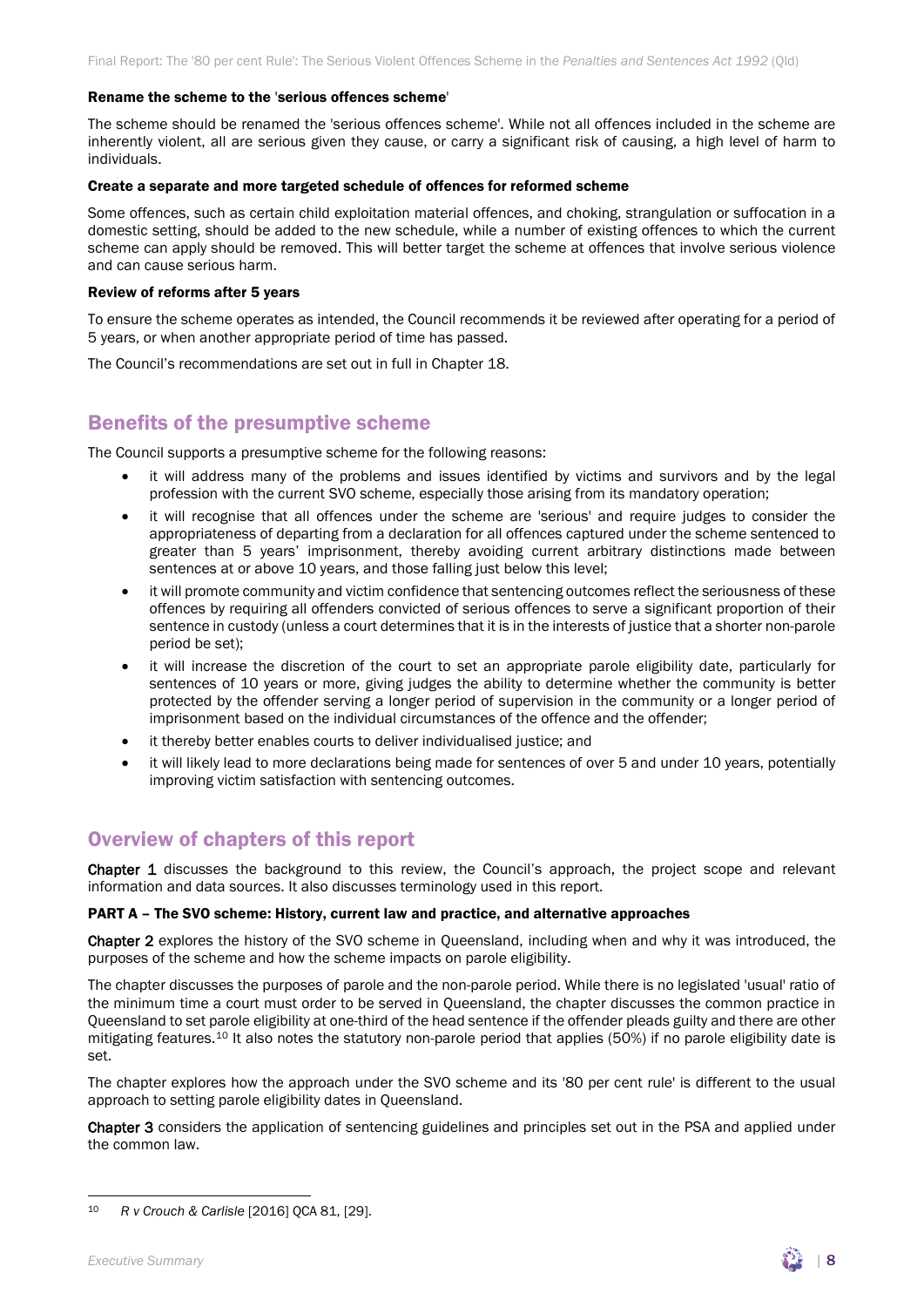It discusses the application of these general principles and key Court of Appeal cases that have guided the application of the SVO scheme. The chapter notes the Court of Appeal's recognition that an 'integrated sentencing approach' is appropriate and that there is no need for 'special factors justifying the exercise of a distinct discretion' to make an SVO declaration.<sup>11</sup>

It also considers what factors support a declaration being made (or not made) in circumstances where the making of a declaration is discretionary.

Chapter 4 examines the way offenders who commit serious offences are managed by Queensland Corrective Services ('QCS') when in custody and on parole. The chapter includes an overview of programs and interventions available in prison and on parole.

Chapter 5 provides a high level overview of approaches to the sentencing of serious violent offences in other jurisdictions, both in Australia and in select international jurisdictions (Canada, England and Wales and New Zealand).

A review of these jurisdictions shows the range of approaches taken to the setting of non-parole periods and outlines differences in the types of minimum and standard non-parole period and sentencing schemes reviewed. These schemes are explored in detail in the Council's paper, *Minimum Non-Parole Period Schemes for Serious Violent Offences in Australia and Select International Jurisdictions [\(Background Paper 2\)](https://www.sentencingcouncil.qld.gov.au/__data/assets/pdf_file/0004/692995/svo-scheme-review-background-paper-2-mnpp-schemes-in-australia-and-overseas.pdf).* 

#### PART B – Application of the SVO scheme

Chapter 6 examines the application of the SVO scheme, the types of offences that commonly attract an SVO declaration, and mandatory and discretionary declarations made under the scheme based on sentencing data.

The vast majority of cases sentenced for a Schedule 1 offence (for the most serious offence ('MSO') sentenced) were not subject to the SVO scheme.<sup>[12](#page-9-1)</sup> In fact, less than 1 per cent of all cases involving a Schedule 1 offence sentenced across all court levels, and just under 16 per cent of eligible offences<sup>[13](#page-9-2)</sup> (15.8%) resulted in an SVO declaration being made. For eligible offences sentenced to 5 years or more, but less than 10 years, declarations were made in 4.8 per cent of cases.

Over the period 2011–12 to 2019–20, 437 SVO declarations were made (based on a count of the most serious offence (MSO) sentenced). Almost half of all declarations made were for non-sexual violence offences (46.5%), over one-third were for sexual violence offences (37.5%) and 14.9 per cent were for serious drug offences. Discretionary SVO declarations were most commonly made for non-sexual violence offences.

In contrast, discretionary SVO declarations were rarely made for sexual violence offences or serious drug offences. For example, in only 18 cases of sexual violence was a discretionary declaration made (representing 11% of all discretionary declarations). Similarly, for serious drug offences, the majority of declarations were made on a mandatory basis, with only 5 discretionary declarations made (7.7% of discretionary declarations).

The most common offence to attract an SVO declaration (mandatory or discretionary) was maintaining a sexual relationship with a child (n=91), followed by rape (n=71) and drug trafficking (n=65). The remaining offences mostly comprised a variety of non-sexual violence offences — including acts intended to cause grievous bodily harm and other malicious acts, manslaughter, and attempted murder, amongst others.

Chapter 7 further characterises the offences commonly sentenced under the scheme and provides information on socio-demographic characteristics of offenders.

The Council's analysis shows offenders declared convicted of a serious violent offence were predominantly men (96.3%). Aboriginal and Torres Strait Islander peoples were over-represented across most Schedule 1 offences, including all SVO offence categories except trafficking in dangerous drugs. One in five SVO declarations were made for an offence committed by an Aboriginal and Torres Strait Islander person (20.1%).

The chapter further provides information on associated offences, the proportion of SVO and non-SVO cases that were sentenced as a domestic violence offence, differences in plea rates for SVO and non-SVO cases and information on offenders' prior history of being sentenced to imprisonment.

Chapter 8 provides information on sentencing outcomes and appeals based on sentencing data.

The chapter explores patterns of sentence distribution for common SVO declared offences, finding that the offence of trafficking in dangerous drugs appears to have an increased number of cases sentenced at the 9-year mark, relative to sentences of 8 and 10 years. The distribution for manslaughter, in comparison, showed a clear central tendency at 9 years and a relatively steep decline either side of the mode.

<span id="page-9-0"></span><sup>11</sup> *R v Eveleigh* [2003] 1 Qd R 398, 413 [53] (Fryberg J).

<span id="page-9-1"></span><sup>12</sup> This is because the offence was not dealt with on indictment, did not receive a sentence long enough to fall under the scheme (based on the criteria under ss 161(1), 161B(1) and 161b(2) of the PSA), or because although eligible for a declaration under the scheme, a declaration was not made. See section 1.7.1 for how the MSO is determined.

<span id="page-9-2"></span><sup>13</sup> For the definition of an 'eligible offence' for the purposes of this analysis, see discussion in Chapter 6.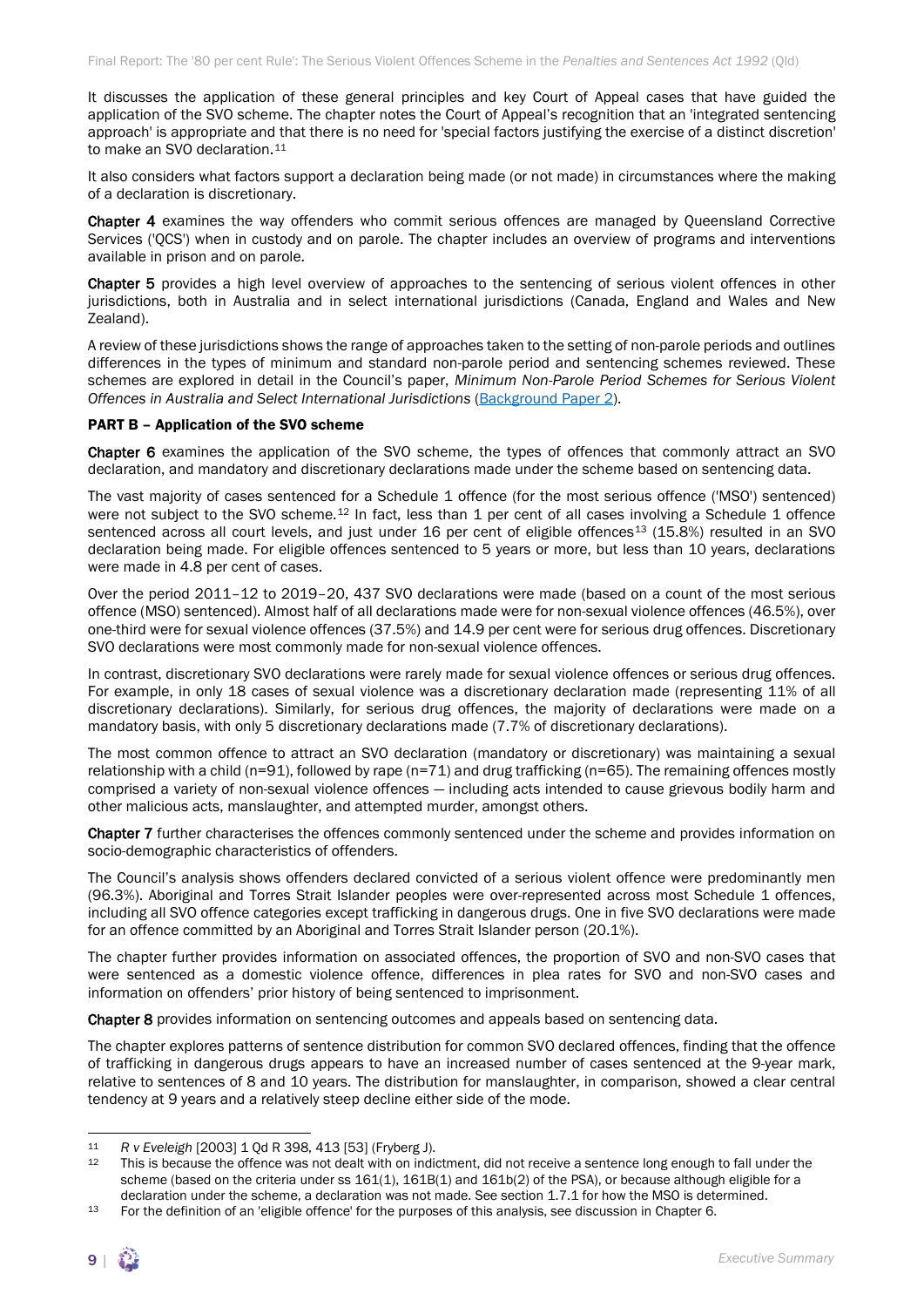The chapter reports the Council's finding that in almost half of all cases with an SVO declaration, an appeal was lodged. The SVO declaration was removed in 6.8 per cent of these appeals. The chapter finds that cases involving a mandatory SVO declaration were more likely to be appealed (48.1%) than cases where a discretionary declaration was made (37.8%).

Chapter 9 examines parole outcomes based on data provided by Queensland Corrective Services for the period from July 1997 to June 2020.

Nearly two-thirds of offenders convicted of a declared offence who applied for parole had their application for parole granted and were released to supervision in the community (63.0%). Close to one-quarter of offenders with an SVO declaration had their parole application refused (23.4%), with the remaining applications not having an outcome recorded.[14](#page-10-0) There were 135 prisoners who were eligible for parole but did not apply for parole (17.9%).

In comparison, over three quarters of offenders (80.8%) sentenced for a Schedule 1 offence who did not receive an SVO declaration had their parole application granted, with less than 10 per cent of parole applications refused (9.0%).

Offenders sentenced for a sexual violence offence with an SVO declaration were the least likely to be granted parole (35.1% for maintaining and 38.1% for rape). On average, offenders sentenced for rape with an SVO declaration spent the longest time in custody beyond their parole eligibility date.

Offenders sentenced for a drug trafficking offence with an SVO declaration, were the most likely to be granted parole (75.9%) and, on average, were released almost immediately after reaching their parole eligibility date.

The chapter also examines parole eligibility dates for non-declared Schedule 1 offences, finding that they cluster around the one-third and half-way mark. This finding is consistent with the common practice in Queensland of setting parole eligibility at one-third to reflect a plea of guilty and the legislative requirement that offenders serve half of their sentence prior to being eligible for parole if no parole eligibility date is set.[15](#page-10-1)

#### PART C – Impact and efficacy of the SVO scheme

Chapter 10 considers the impacts of the SVO scheme on head sentences for Schedule 1 offences and the setting of parole eligibility dates post-commencement of the scheme.

Based on analysis of sentencing remarks, stakeholder feedback and qualitative expert interviews, the Council found evidence that the SVO scheme is having a 'distorting effect'[16](#page-10-2) on head sentences by reducing the sentence that might otherwise have been imposed. This is because it is a common practice for courts to sentence offenders towards the lower end of the established sentencing range for an offence where a declaration is made. A reduction in the head sentence may be viewed as necessary to take into account the consequences of a declaration being made as well as an offender's guilty plea and other mitigating factors (which ordinarily might be reflected by setting an earlier parole eligibility date).<sup>[17](#page-10-3)</sup>

The Council further found evidence that the existence of the SVO scheme may increase the likelihood of parole eligibility being deferred when a declaration is not made, in circumstances where the making of a declaration is narrowly avoided.

In this sense, the SVO scheme is constraining the sentencing process for cases subject to the scheme as well as non-declared cases in which an SVO declaration was a possibility.

Chapter 11 examines the extent to which the SVO scheme is meeting its intended objectives of punishment. denunciation and community safety.

The making of a declaration increases the minimum time an offender must spend in custody, thereby promoting the purposes of punishment, denunciation and community protection. However, the Council found that the scheme achieves these purposes only in part and to a limited extent.

In particular, the fixed 80 per cent non-parole period does not support long-term community protection because it shortens the period an offender is subject to be supervised in the community, and may act as a disincentive for offenders to apply for parole. The reduction in head sentences resulting from the scheme further means that offenders are under sentence for a shorter period of time.

This is contrary to evidence that suggests that offenders who commit serious offences require more, rather than less time, under supervision to reduce the risks of reoffending.

<span id="page-10-0"></span><sup>14</sup> This may be because the parole application was still pending review, the application may have been withdrawn, cancelled, deferred, or otherwise not received a final outcome.

<span id="page-10-1"></span><sup>15</sup> CSA (n [3\)](#page-4-4) s 184(2). There are legislated exceptions to this. See s 184 further.<br>16 See Sprott (n 8) [41] (Sofronoff P).

<span id="page-10-2"></span>

<span id="page-10-3"></span><sup>17</sup> This approach was explained in *R v McDougall and Collas* [2007] 2 Qd R 87, [19].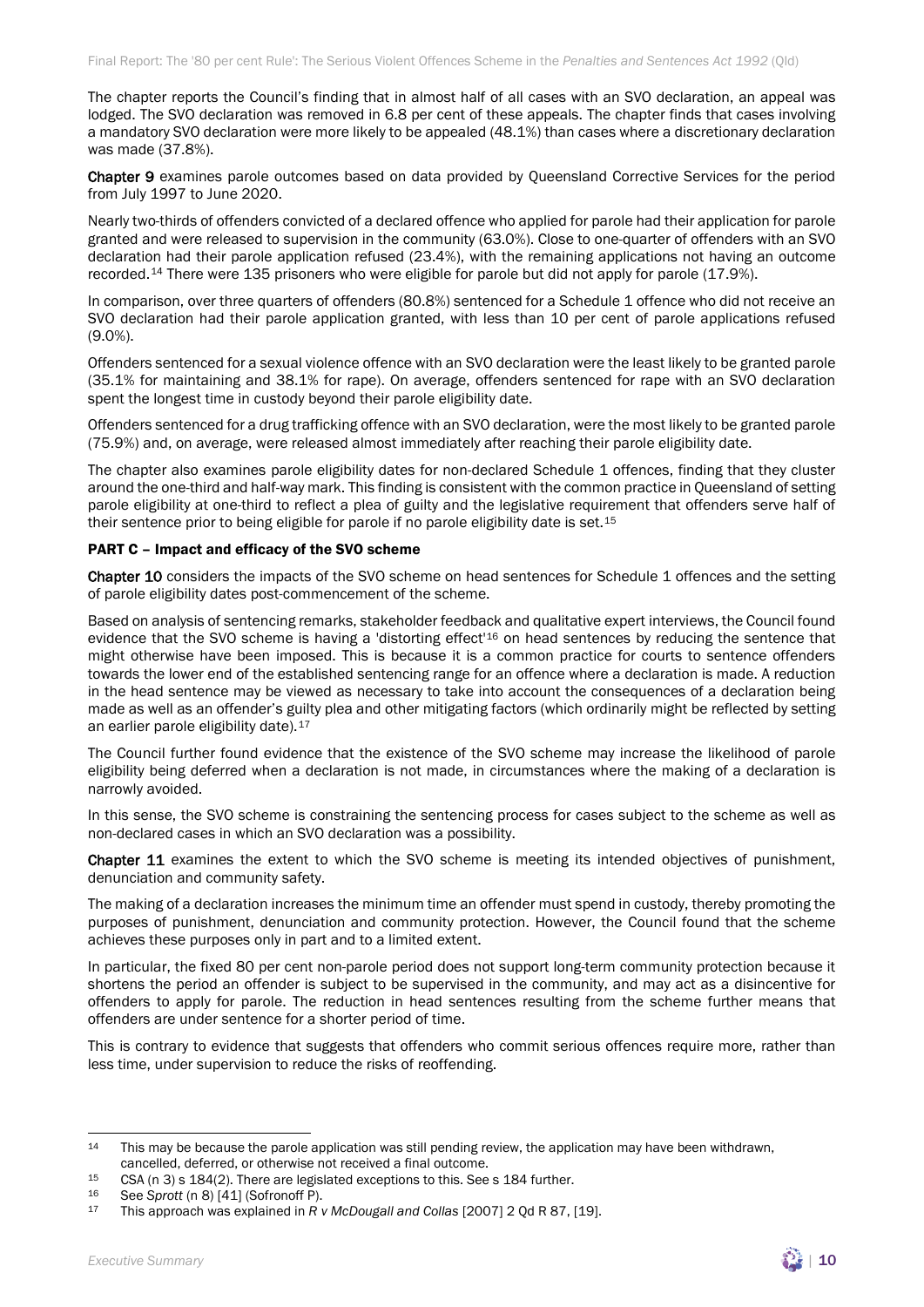Taking the various impacts of the scheme on sentencing practices and outcomes into account, the Council found that the scheme is not fully meeting its purposes of punishment, denunciation and longer-term community protection.

Chapter 12 explains how the scheme creates inconsistencies or constrains the sentencing process, drawing on findings from consultation, submissions received, and views expressed in expert interviews.

The mandatory operation of the scheme for sentences of 10 years and above constrains courts' ability to tailor a sentence to the individual circumstances of the offence and offender, potentially resulting in very different nonparole periods. This means that sentencing outcomes can vary greatly depending on whether a sentence is set at or above 10 years, or just below.

Stakeholders also raised concerns that the SVO scheme increases the complexity of sentencing for offences subject to it — including when a court is sentencing offenders for multiple offences, only some of which are listed in Schedule 1.

The limited guidance provided as to the circumstances in which a discretionary declaration should be made may also give rise to inconsistencies in the scheme's application. However, it also supports the exercise of courts' sentencing discretion.

Chapter 13 examines the SVO scheme's impact on victim and survivor satisfaction with the sentencing process based on expert interviews with victim support and advocacy organisations and prosecutors, submissions received and consultation forums with victims and survivors.

The scheme provides victims, survivors and their families with greater certainty that the offender will spend a long period in custody when a declaration is made. This is viewed as important by victims and survivors in recognition of the seriousness of the offending and harm caused by the offending, as well as for the purpose of their own protection and the protection of the broader community.

The Council found victim and survivor satisfaction appeared to be enhanced when a declaration was made. However, where a declaration was not asked for by the prosecution or made by the sentencing judge, victims and survivors found it difficult to understand why the offending was not considered to be 'seriously violent enough' to be recognised in this way, which led to feelings of anger, hurt and frustration.

While victims and survivors and victim advocacy and support organisations were supportive of some form of scheme being retained, equally it was clear they were dissatisfied with how the scheme is being interpreted and applied in practice.

Concerns expressed included the scheme's apparent effect in reducing head sentences, especially where head sentences are being reduced to under 10 years, the small number of cases receiving a discretionary declaration and the need for clear criteria to guide the making of discretionary declarations.

Victim and survivor stakeholders also wanted reassurances that offenders who commit serious violent offences have access to evidence-based rehabilitation programs and psychological support, both while in prison and in the community. If offenders are released on parole, they supported close and intensive supervision to reduce the risks of reoffending.

Chapter 14 considers the potential impact of the scheme on pleas, plea negotiations and rates of appeal. The Council found it difficult to determine whether the SVO scheme was impacting rates of guilty pleas, but found that the SVO scheme might be contributing to more appeals against sentence, especially in cases that received a mandatory declaration.

Other impacts identified by stakeholders included the scheme's potential to impact on community satisfaction and public confidence and costs to the system associated with the deferral of parole eligibility to 80 per cent.

#### PART D – Reforms to the SVO scheme

Chapter 15 sets out the fundamental principles which shaped the Council's approach to this review and its advice and recommendations. These are:

- Principle 1: Reforms to sentencing and parole laws should be evidence-based with a view to promoting public confidence.
- Principle 2: Sentencing decisions should accord with the purposes of sentencing as outlined in section 9(1) of the *Penalties and Sentences Act 1992* (Qld).
- Principle 3: Sentencing outcomes arising from the operation of the SVO scheme should reflect the seriousness of these offences, including their impact on victims, while not resulting in unjust outcomes.
- Principle 4: Parole serves an important purpose in helping prisoners successfully and safely reintegrate into the community and in minimising the likelihood of a person reoffending, thereby promoting community safety.
- Principle 5: Sentencing inconsistencies, anomalies and complexities should be minimised.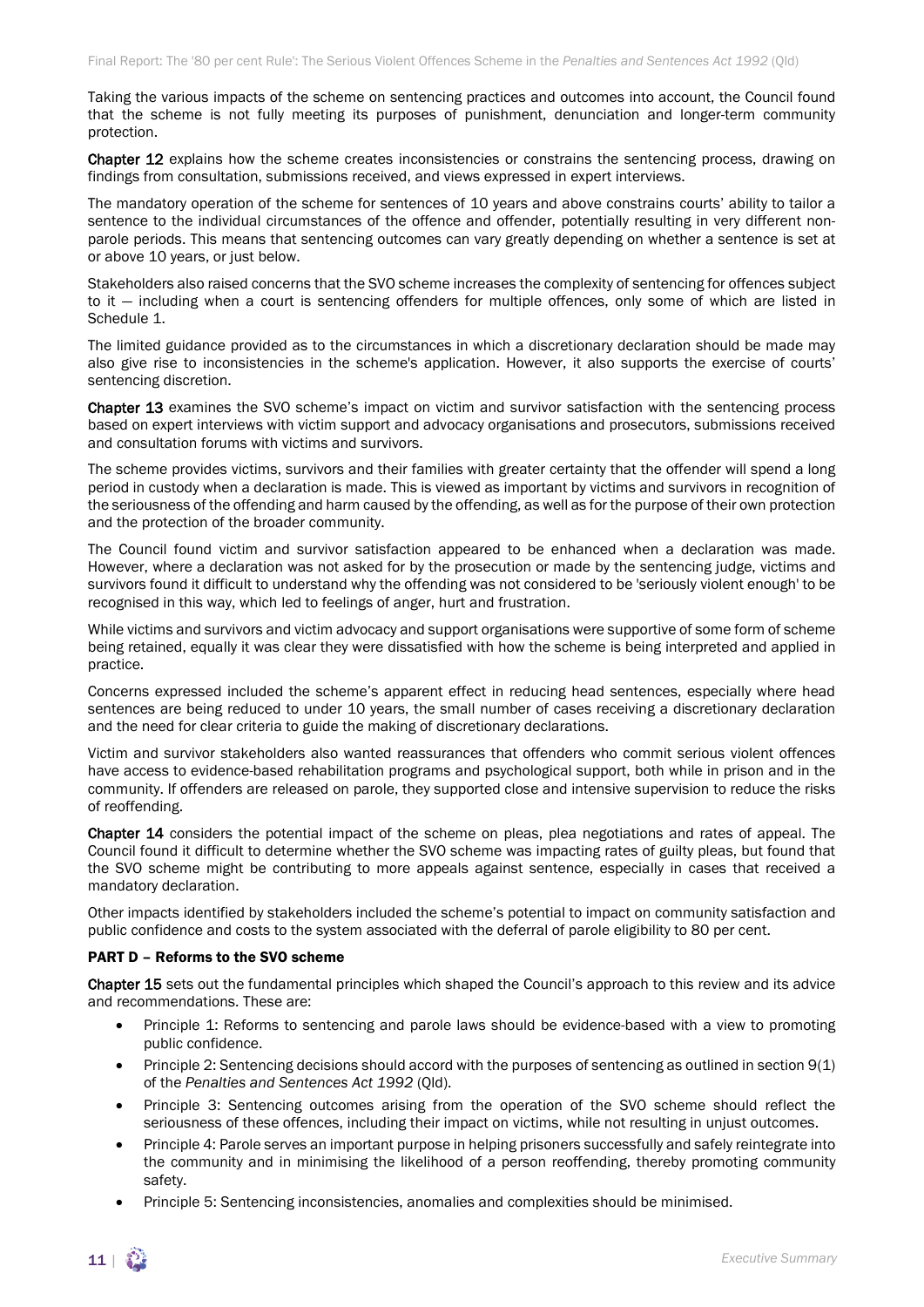- Principle 6: Any reforms should take into account likely impacts on the over-representation of Aboriginal and Torres Strait Islander peoples in the criminal justice system.
- Principle 7: The circumstances of each offender and offence are varied. Judicial discretion in the sentencing process is fundamentally important.
- Principle 8: Sentencing orders should be administered in a way that satisfies the intended purposes of the sentence. Services delivered under them, including programs and treatment, should be adequately funded and available across Queensland both in custody and in the community.
- Principle 9: Sentencing decisions for serious violent offences should be informed by the best available evidence of a person's risk of reoffending.
- Principle 10: Any reforms should aim to be compatible with the rights protected and promoted under the *Human Rights Act 2019* (Qld) or be reasonably and demonstrably justifiable as to limitations.

Chapter 16 outlines the Council's case for reforming the SVO scheme.

In summary these are:

- The SVO scheme's application may be impacting its operation and efficacy.
- The SVO scheme delivers on its objectives only in part and to a limited extent.
- The SVO scheme creates unnecessary complexity and unintended consequences.
- The SVO scheme contributes to victim dissatisfaction when a declaration is not made.
- The SVO scheme may limit rights protected under the *Human Rights Act 2019* (Qld).

Chapter 17 sets out the different options and alternative models considered by the Council, and why it recommends the introduction of a presumptive scheme. It also includes a brief assessment of human rights implications for each option considered by the Council.

The Council considered the following options:

- Option 1: Leave the scheme unchanged;
- Option 2: Modify the scheme to be presumptive in some cases, and discretionary in others;
- Option 3: Abolish the scheme entirely with or without other reforms as to how parole eligibility dates are fixed;
- Option 4: Reform the scheme to be wholly mandatory; or
- Option 5: Reform the scheme to be wholly discretionary; or
- Option 6: Reform the scheme to be wholly presumptive (the recommended option).

The Council ultimately found that:

- a minimum non-parole period scheme should be retained for offenders convicted of serious offences due to the high harm these offences cause, warranting a significant proportion of the sentence being served in custody to reflect the seriousness of these offences; and
- a presumptive scheme balances competing interests and objectives best, compared to the other options considered by the Council.

Chapter 18 sets out the Council's recommended reforms to the SVO scheme in detail.

#### *Rename the scheme the* '*serious offences scheme*'

The Council's view is that the scheme's name communicates what type of offending the scheme is targeted at in the interests of promoting community understanding and guiding courts and legal practitioners on its proper application. Stakeholders were supportive of a name change and made a number of suggestions explored in the chapter.

The Council recommends that the scheme should be renamed the 'serious offences scheme' to avoid the scheme's current narrow focus on whether an offence has involved the use of 'serious violence'.[18](#page-12-0) The removal of the term 'violent' recognises that not all offences included in the scheme are inherently violent; such as serious drug offences, but all are serious given they cause, or carry a significant risk of causing, a high level of harm.

#### *Do not legislate the objectives of the scheme*

The Council concluded that it is unnecessary, and potentially unhelpful, to set out the scheme's objectives in a legislative way. The Council's view is that the extrinsic materials supporting the introduction of the proposed reforms should make clear the intention of the scheme to ensure the minimum period to be served in custody reflects the seriousness of these offences with reference to the sentencing purposes of punishment, denunciation, deterrence



<span id="page-12-0"></span><sup>18</sup> The Council found that the focus on 'serious violence', in practice, has resulted in only a very small proportion of convictions for sexual violence offences being declared serious violent offences where the court had discretion to do so. This is discussed in detail in section 12.9.5 of this report.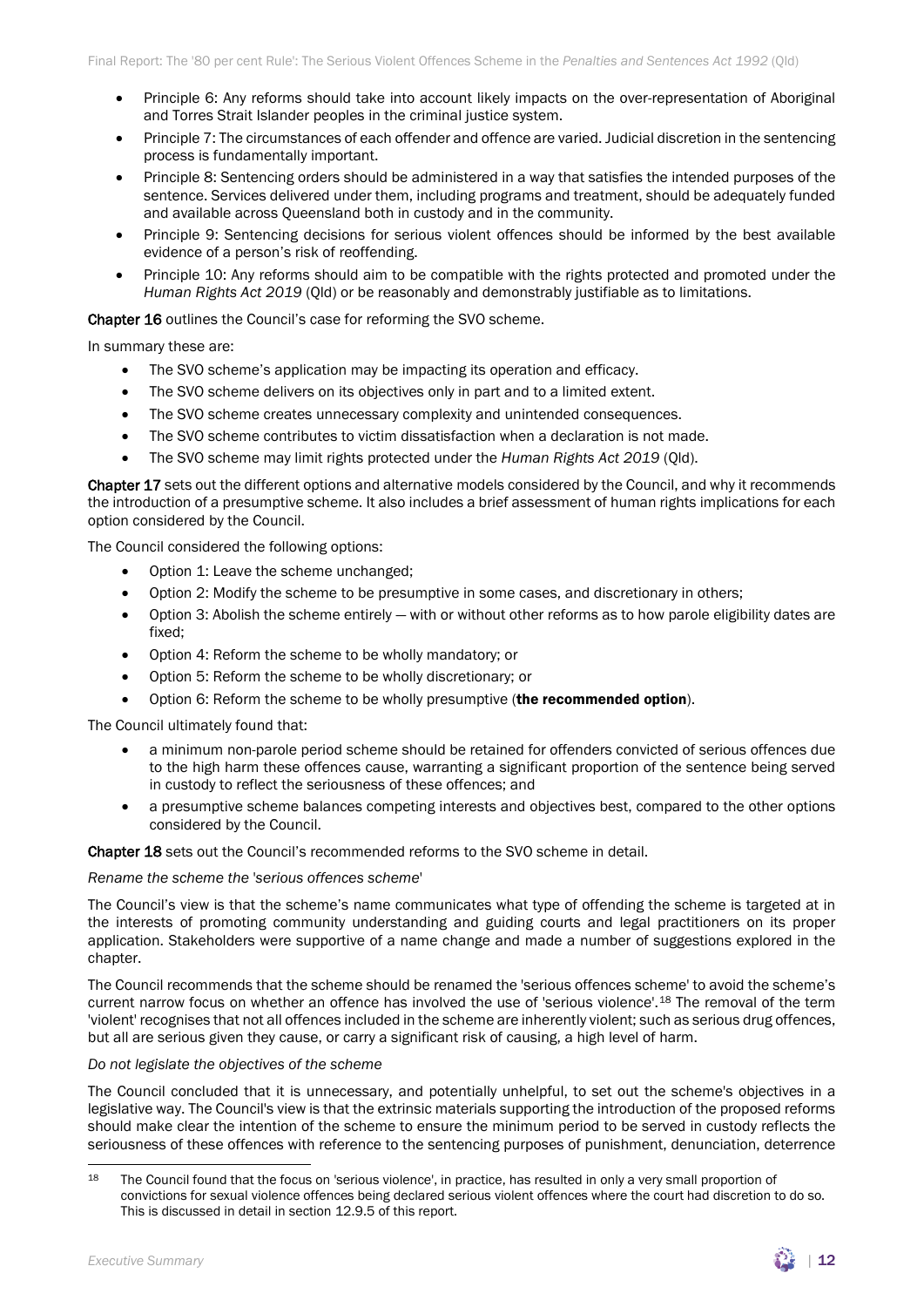and community protection. The general principles and factors which a court must have regard to in sentencing, including those listed in section 9 of the PSA, would continue to apply under the new scheme.

#### *Adopt a threshold of greater than 5 years for the scheme's presumptive application, but retain the 10-year threshold for serious drug offences*

The 10-year threshold for mandatory declarations under the current scheme was widely criticised during consultations and in submissions as being arbitrary and having the potential to result in very different minimum non-parole periods to be served, depending on whether a sentence is set at 10 years or above, or just below. On this basis, victims and survivors and victim support agencies were particularly critical of the range for discretionary declarations of 5 years to less than 10 years.

The Council concluded that a new sentencing threshold of over 5 years should be applied. The Council's view is that a sentence of greater than 5 years for offences that will be captured under the new scheme is a more accurate measure of offence seriousness. Setting the scheme to apply presumptively to sentences of greater than 5 years for SVO schedule offences captures those sentences where immediate imprisonment is the only sentencing option available to a court and avoids creating a displacement effect to partially suspended sentences.

As serious drug offences are in a very different category to the other offences proposed to be included in the reformed scheme and are not inherently violent, the Council determined that the current 10-year threshold should be retained. This will limit the application of the scheme to cases in which significant quantities of drugs were trafficked on a commercial basis, and involving the most serious instances of aggravated supply and production.

The Council also recommends changes to how the specified years of imprisonment will be calculated for the purposes of the new presumptive scheme.

#### *A new parole eligibility date range of 50–80 per cent*

The fixed nature of parole eligibility under the current SVO scheme has been widely criticised due to its arbitrariness and the limited time it leaves for offenders to be supervised on parole. This is contrary to evidence that suggests offenders serving long sentences need a longer rather than shorter period of supervision to reduce their risks of reoffending.

The Council therefore recommends that once a declaration is made, a court should have discretion to set the parole eligibility date within a specified range of between 50 to 80 per cent. It considers this approach may have a number of benefits, including:

- reducing the need for courts to depart from making a declaration in order to achieve a just sentence, meaning that more declarations will be made;
- potentially lessening the impact of the fixed nature of the non-parole period in reducing head sentences as courts are better able to take those considerations into account by setting the parole eligibility within the range;
- better enabling courts to deliver individualised justice and take the individual circumstances of the offence and offender into account;
- improving courts' ability to allow for the principle of parity to be applied when sentencing co-offenders; and
- potentially reducing problems that sometimes arise in applying the scheme in conjunction with other mandatory sentencing provisions, such as under section 156A of the PSA.

#### *Departure permitted where this is* '*in the interests of justice*'

While the Council recommends the reformed scheme should be applied presumptively, it supports courts being provided with a discretion to depart taking into account that the circumstances in which offences are committed are infinitely varied, as are factors personal to the offender.

The test the Council recommends is whether the court is satisfied that departure from the scheme would be 'in the interests of justice'. This concept is well known to the legal system and reflects the importance of achieving a just sentence in all the circumstances — which has been recognised by the Queensland Court of Appeal as 'the paramount objective of sentencing'.[19](#page-13-0)

#### *Why statutory guidance is required*

There is currently limited statutory guidance in Part 9A of the PSA regarding when an SVO declaration should be made in circumstances where the decision is discretionary.

The Council recommends legislating a broad non-exhaustive list of statutory criteria in support of the operation of the new presumptive model on the basis that this will preserve judicial discretion, while increasing transparency and promoting a better understanding by victims and the broader community of the basis on which a decision not to make a declaration might be made or parole eligibility set towards the lower end of the new 50–80 per cent

<span id="page-13-0"></span><sup>19</sup> *R v Randall* [2019] QCA 25, [37].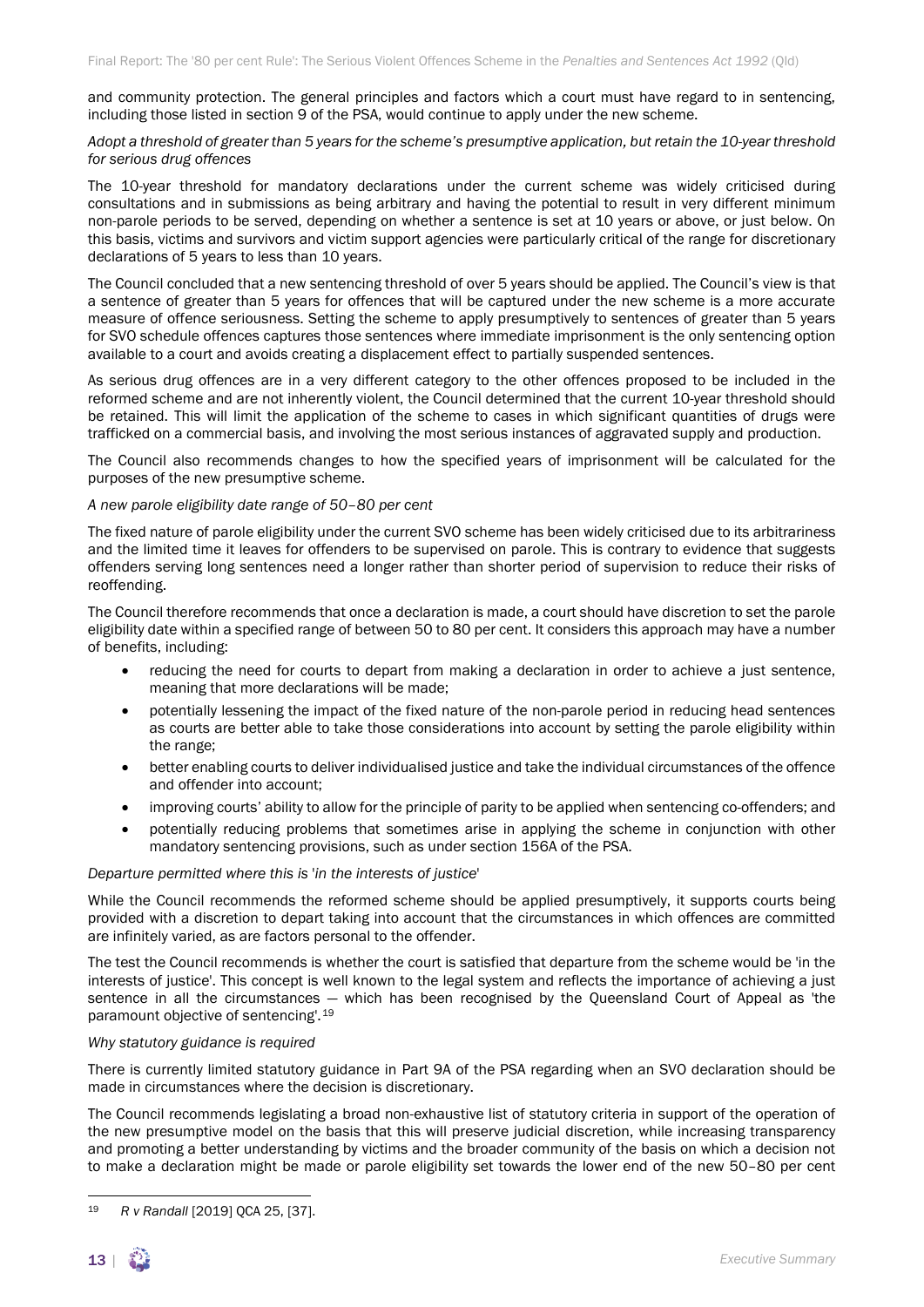range. At the same time, casting these considerations in broad terms, as recommended by the Council, will preserve existing guidance contained in section 9, other sections of the PSA and under existing case law.

The factors recommended by the Council to be legislated focus on:

- the nature and seriousness of the offence, including any harm done to a victim and the circumstances in which the offence was committed;
- the culpability of the offender;
- the offender's prospects of rehabilitation;
- any cooperation with the investigation or prosecution;
- whether the offender pleaded guilty and the circumstances;
- the risk of serious harm to members of the community and the need to protect members of the community from that risk; and
- any other relevant circumstance.

The Council also recommends that the requirement for a court in sentencing an offender for an offence that involves the use or attempted use of violence against a child under 12 years, or causing the death of a child under 12 years, treating the age of the child as an aggravating factor, should be retained. This recognises the particular vulnerability and defencelessness of children.

#### *Information available to courts to inform decision-making*

There was general support by all stakeholders, including those representing the views of victims, survivors and their families, for suitable programs and interventions being made available to offenders in custody and in the community. A number commented on the importance of addressing factors associated with offenders' risk of reoffending given the scheme's primary objective of community protection, and potential for this to inform the sentencing process.

The Council acknowledges that the availability of programs will change over time and views about risk assessments, program and intervention availability should only ever be one of many factors for a court to consider.

The Council recommends that Queensland Corrective Services should consider how the information made available to legal practitioners and sentencing courts about available programs and other forms of interventions and support might be enhanced to better inform sentencing decisions.

#### *A new schedule of offences*

The Council applied specific criteria in determining which offences should be retained under the reformed scheme. These were whether the offence:

- had a significant maximum penalty;
- was triable only on indictment;
- involved the use or threatened use of violence;
- could result in or create conditions in which serious harm of a sexual or non-sexual nature could be caused to another person;
- was committed against a vulnerable victim;
- involved a special risk of serious consequence to the victim and/or the community.

The development of criteria is intended to increase certainty and confidence in the reformed scheme's application and was informed by the research on approaches in other jurisdictions and different objective measures of offence seriousness.

The Council recommends 44 offences be included in the new schedule, with some notable changes including:

- the inclusion of certain child exploitation material offences;
- the inclusion of the offences of choking, suffocation or strangulation in a domestic setting; aiding suicide; and female genital mutilation;
- the narrowing of the scheme's application to cases of aggravated sexual assault and dangerous operation of a vehicle causing death or grievous bodily harm;
- the removal of a number of less serious offences which do not have violence as an element or which commonly only involve a very low level of violence;
- the removal of repealed offences.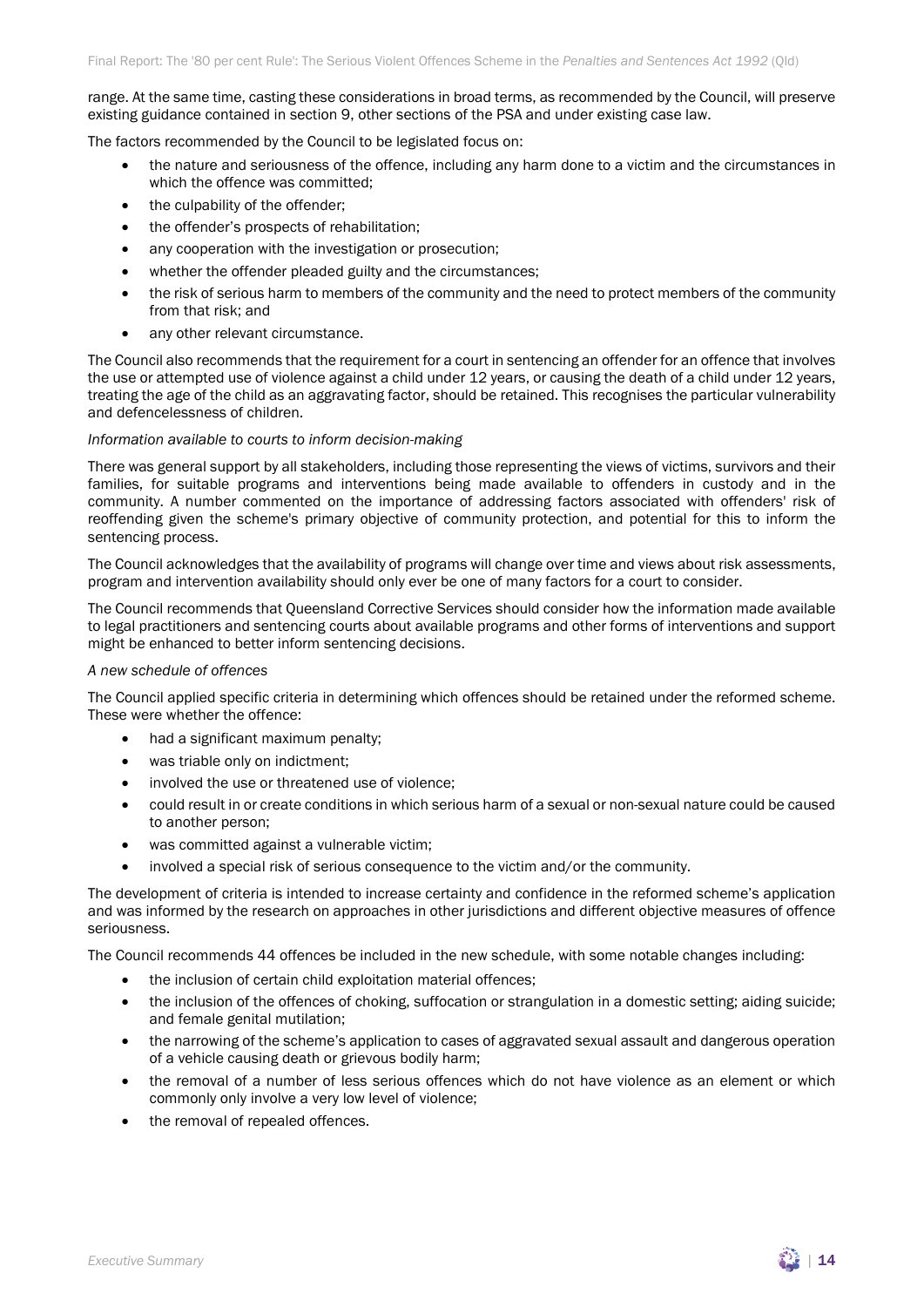#### *Repeal of discretionary power to make a declaration*

The power to make a declaration for offences not listed in the Schedule has been very rarely used — and in the few cases it has been applied, was used almost exclusively for Schedule 1 offences where the sentence fell below 5 years (only one non-Schedule 1 offence received an SVO during the 9-year data period).[20](#page-15-0)

Rather than retaining this provision, the Council considers it is preferable to rely on courts' existing power to postpone parole eligibility under the general provisions that apply to parole given it is rarely used. The Council therefore recommends the repeal of this power.

#### *Transitional provisions*

There is a general presumption under Queensland law that legislation will operate prospectively.<sup>[21](#page-15-1)</sup>

While the new reformed scheme may place some offenders at a disadvantage through its presumptive application to sentences of greater than 5 years but less than 10 years, other offenders benefit from the presumptive (rather than mandatory) application and the recommended parole eligibility range of 50 to 80 per cent. Similarly, changes to the list of included offences may benefit some offenders, while disadvantaging others.

The Council recommends that the approach taken should ensure an offender is not placed at a disadvantage following the introduction of the proposed reforms.

Chapter 19 identifies broadly any potential financial and practical implications associated with the Council's recommendations, analyses the compatibility of the scheme with the *Human Rights Act 2019* (Qld) and advises on the impacts of the recommendations on the over-representation of Aboriginal and Torres Strait Islander peoples.

The Council's view is that its recommendations are either compatible with rights, or to the extent any aspects of the reformed scheme might be viewed as limiting any rights, such limitations are reasonable and demonstrably justified. The Council considered the right to liberty and security, the right to a fair hearing and the right to recognition and equality before the law to be the most central to its recommendations. A detailed analysis is contained in Appendix 14 of the report.

The Council shares stakeholder concerns about the potential for a presumptive test to place Aboriginal and Torres Strait Islander defendants, and other individuals who are marginalised or experiencing disadvantage, at a disadvantage. In particular, these groups may be less able to afford high-quality legal representation or pay for specialist reports in support of displacing the presumption that a declaration should be made. Therefore, the Council recommends that further consultation should occur prior to the commencement of the reforms regarding legal support and funding needs and the adequacy of existing funding.

Chapter 20 addresses a number of other issues identified by the Council in the course of this review related to the operation of the criminal justice system. This includes the recognition of victims' rights and information and support needs, post-sentence orders for offenders convicted of non-sexual violence offences, and the provision of mental health support services to offenders.

<span id="page-15-0"></span><sup>&</sup>lt;sup>20</sup> The non-Schedule 1 offence sentence related to a 7-year sentence imposed for an offence charged under s 419(4) of the Criminal Code (Qld) — Burglary with intent to commit an indictable offence where an indictable offence is committed (in this case, grievous bodily harm) — which is not an offence listed in Schedule 1: see *R v Smith* [2018] QCA 136. Some declarations made for Schedule 1 offences appear to have been made on the erroneous basis that a sentence for a Schedule 1 offence imposed cumulatively on an earlier-imposed sentence for a Schedule 1 offence, once the sentence exceeds 10 years, must be declared to be a serious violent offence.

<span id="page-15-1"></span><sup>21</sup> Queensland Government, Department of the Premier and Cabinet, *Legislation Handbook* (2019) 28 '6.5 — General presumption that legislation will be prospective'.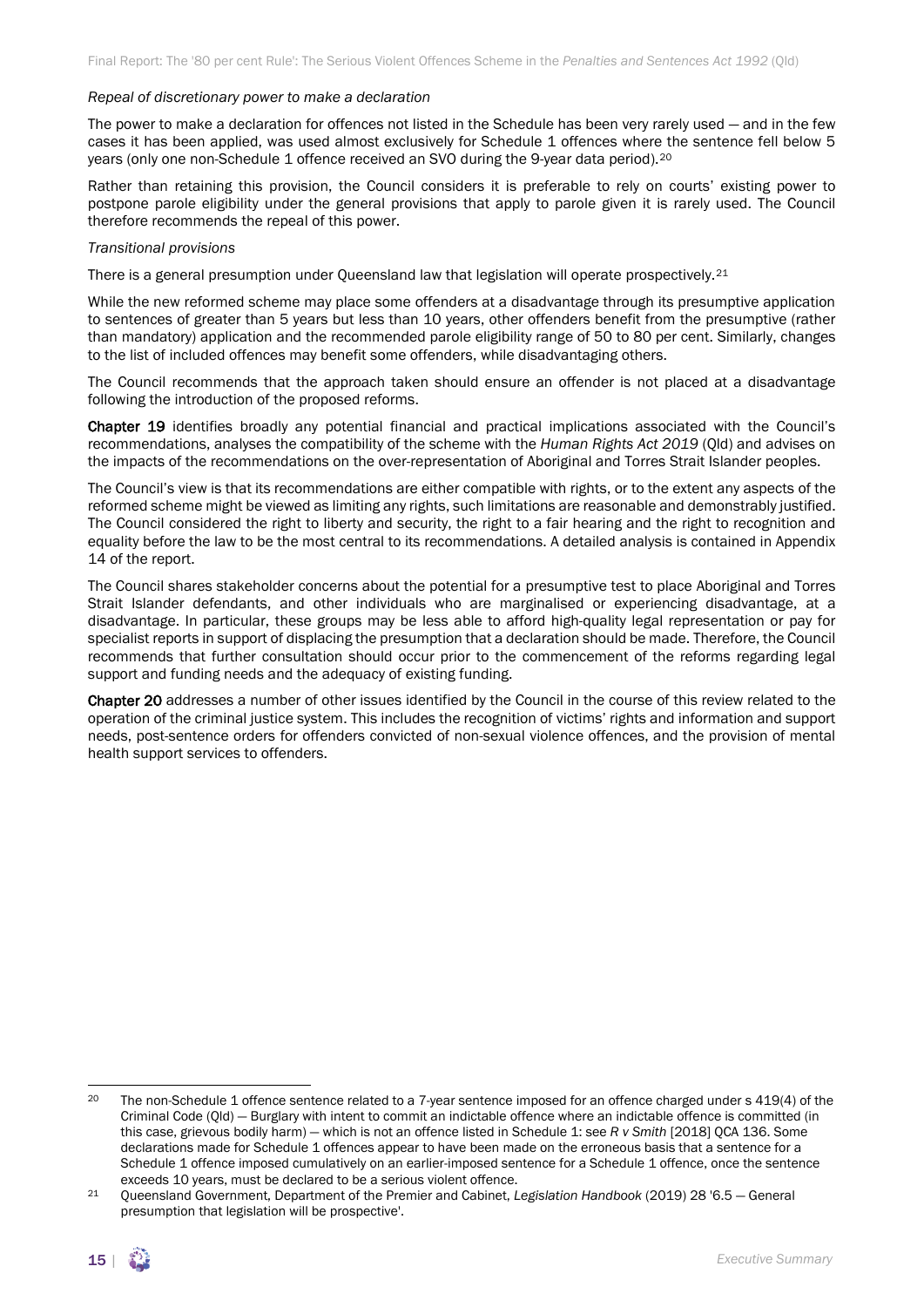## List of Recommendations

| 1.  | Based on the Council's findings, the serious violent offences scheme under Part 9A of the<br>Penalties and Sentences Act 1992 (Qld) should be retained and reformed.                                                                                                                                                                                                                                                                                                           |
|-----|--------------------------------------------------------------------------------------------------------------------------------------------------------------------------------------------------------------------------------------------------------------------------------------------------------------------------------------------------------------------------------------------------------------------------------------------------------------------------------|
| 2.  | A wholly presumptive model should replace the current split mandatory/discretionary SVO<br>scheme.                                                                                                                                                                                                                                                                                                                                                                             |
|     | The scheme should be renamed the 'serious offences scheme'. The term 'violent' should no<br>longer be used in recognition that not all offences included in the scheme are inherently violent,<br>but all are serious given they cause, or carry a significant risk of causing, a high level of harm.                                                                                                                                                                          |
| 4.  | The purposes of the new serious offences scheme should not be legislated. Instead:                                                                                                                                                                                                                                                                                                                                                                                             |
|     | the general principles and factors to which a court must have regard in sentencing,<br>a.<br>including those set out in section 9 of the Penalties and Sentences Act 1992 (Qld),<br>should continue to be applied; and                                                                                                                                                                                                                                                         |
|     | the extrinsic materials supporting the introduction of the proposed reforms should<br>b.<br>make clear the intention of the scheme to ensure the minimum period to be served in<br>custody reflects the seriousness of these offences with reference to the sentencing<br>purposes of punishment, denunciation, deterrence and community protection.                                                                                                                           |
| 5.  | The current distinction between sentences of 10 years or more, and those falling under 10 years<br>for the purposes of the making of a serious offence declaration should be removed. The new<br>scheme instead should apply in a presumptive way to sentences of imprisonment of greater<br>than 5 years on conviction of an offender for a listed offence - with the exception of serious<br>drug offences, to which a 10-year threshold should apply (see Recommendation 8) |
| 6.  | Section 161C of the Penalties and Sentences Act 1992 (Qld) should be repealed or amended<br>to provide that:                                                                                                                                                                                                                                                                                                                                                                   |
|     | For the purposes of calculating the specified years of imprisonment for the new scheme for an<br>offence:                                                                                                                                                                                                                                                                                                                                                                      |
|     | against a provision mentioned in schedule 1 (current schedule) or the new schedule<br>a.<br>(under the new scheme); or                                                                                                                                                                                                                                                                                                                                                         |
|     | of counselling or procuring the commission of, or attempting or conspiring to commit,<br>b.<br>an offence against a provision mentioned in schedule 1 or the new schedule;                                                                                                                                                                                                                                                                                                     |
|     | an offender is sentenced to the specified years of imprisonment only if the offender is sentenced<br>to a term of imprisonment of the specified years for that offence.                                                                                                                                                                                                                                                                                                        |
|     | Note: See Recommendation 24 regarding proposed transitional provisions.                                                                                                                                                                                                                                                                                                                                                                                                        |
| 7.  | A court should be required to declare an offender convicted of a serious offence on imposing a<br>sentence of imprisonment of greater than 5 years for a single charge for a listed offence, other<br>than for a serious drug offence - to which a 10-year threshold should apply.                                                                                                                                                                                             |
| 8.  | For serious drug offences, a court should be required to declare an offender convicted of a<br>serious offence on imposing a sentence of imprisonment of 10 years or greater for a single<br>charge for a listed drug offence.                                                                                                                                                                                                                                                 |
| 9   | On making a serious offence declaration, a court should be required to fix a parole eligibility<br>date within a specified range of 50 to 80 per cent of the head sentence, provided that the non-<br>parole period fixed does not exceed 15 years.                                                                                                                                                                                                                            |
| 10. | A court should be permitted to decline to make a declaration where the court is satisfied this is<br>'in the interests of justice'.                                                                                                                                                                                                                                                                                                                                            |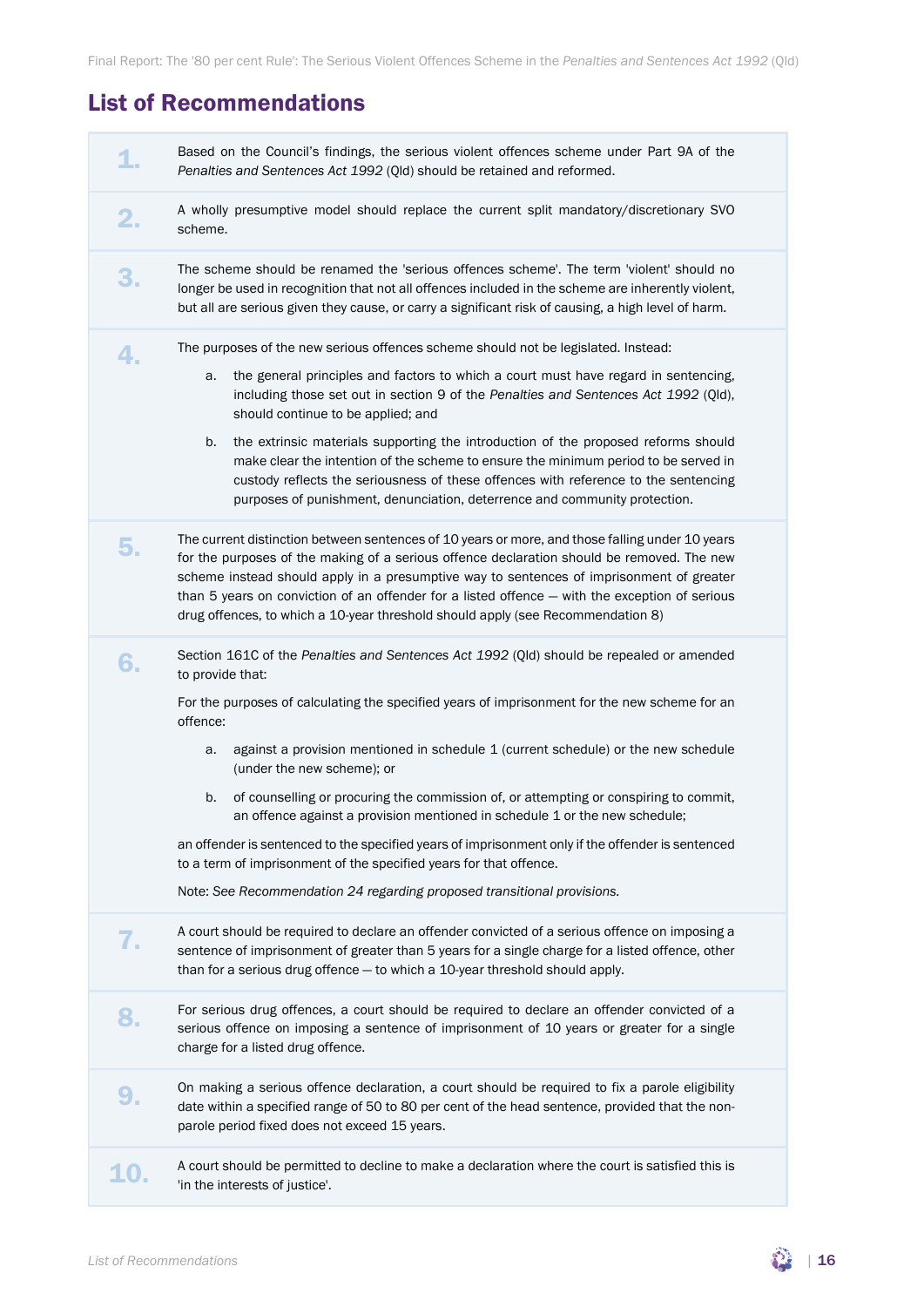|              | Section 161B(5) of the Penalties and Sentences Act 1992 (Qld) should be retained under the<br>new scheme with any necessary changes to reflect the new form of declaration. This section<br>provides that in deciding whether to make a discretionary declaration under sections 161B(3)<br>or (4) of the Act, if an offender is convicted on indictment of an offence - |
|--------------|--------------------------------------------------------------------------------------------------------------------------------------------------------------------------------------------------------------------------------------------------------------------------------------------------------------------------------------------------------------------------|
|              | that involved the use, counselling or procuring the use, or conspiring or attempting to<br>a.<br>use, violence against a child under 12 years; or                                                                                                                                                                                                                        |
|              | that caused the death of a child under 12 years;<br>b.                                                                                                                                                                                                                                                                                                                   |
|              | the sentencing court must treat the age of the child as an aggravating factor in deciding whether<br>to declare the offender to be convicted of a serious violent offence.                                                                                                                                                                                               |
| <u>12.1.</u> | Additional statutory guidance should be provided to courts to guide whether a declaration<br>should be made and, on a court determining it appropriate to make such a declaration, where<br>the parole eligibility date should be fixed.                                                                                                                                 |
| 12.2.        | The guidance provided to courts should be cast in broad terms in the form of a non-exhaustive<br>list of matters to be considered, including:                                                                                                                                                                                                                            |
|              | the nature and seriousness of the offence, including any harm done to a victim, and<br>a.<br>circumstances in which the offence was committed, including any aggravating factors;                                                                                                                                                                                        |
|              | the culpability of the offender;<br>b.                                                                                                                                                                                                                                                                                                                                   |
|              | whether the offender has good prospects of rehabilitation, whether by reason of the<br>c.<br>offender's age or otherwise;                                                                                                                                                                                                                                                |
|              | the nature and extent of any cooperation with the investigation or prosecution of that<br>d.<br>or any other offence and the circumstances surrounding, and likely consequences of<br>such cooperation;                                                                                                                                                                  |
|              | if the offender pleaded guilty to the charge of the offence or offences – that fact and<br>е.<br>the circumstances of the plea;                                                                                                                                                                                                                                          |
|              | f.<br>the risk of serious harm to members of the community and the need to protect<br>members of the community from that risk;                                                                                                                                                                                                                                           |
|              | any other relevant circumstance.<br>g.                                                                                                                                                                                                                                                                                                                                   |
| 13.          | Queensland Corrective Services should consider how the information made available to legal<br>practitioners and sentencing courts about available programs and other forms of interventions<br>and support might be enhanced to better inform sentencing decisions, including:                                                                                           |
|              | the suite of programs and other interventions currently available to offenders both in<br>a.<br>custody and in the community and what types of issues and needs these are targeted<br>at;                                                                                                                                                                                |
|              | what programs and interventions are typically offered to offenders with specific risk<br>b.<br>and needs profiles that might be similar to those targeted under the new scheme,<br>including the availability of culturally safe programs and interventions for Aboriginal<br>and Torres Strait Islander offenders.                                                      |
| 14.          | A new, stand-alone schedule of offences to which the new scheme applies should be introduced.<br>This schedule should be separate to that which exists and is applied for the purposes of section<br>156A of the Penalties and Sentences Act 1992 (Qld) (Cumulative sentences of imprisonment<br>must be made in particular circumstances).                              |
| 15.          | The following offences listed in Schedule 1 should be included in the new schedule that applies<br>for the purposes of the reformed scheme:                                                                                                                                                                                                                              |
|              | Indecent treatment of children under 16 (Criminal Code, s 210)<br>$\bullet$<br>Owner etc. permitting abuse of children on premises (Criminal Code, s 213)<br>$\bullet$<br>Carnal knowledge with or of children under 16 (Criminal Code, s 215)<br>$\bullet$                                                                                                              |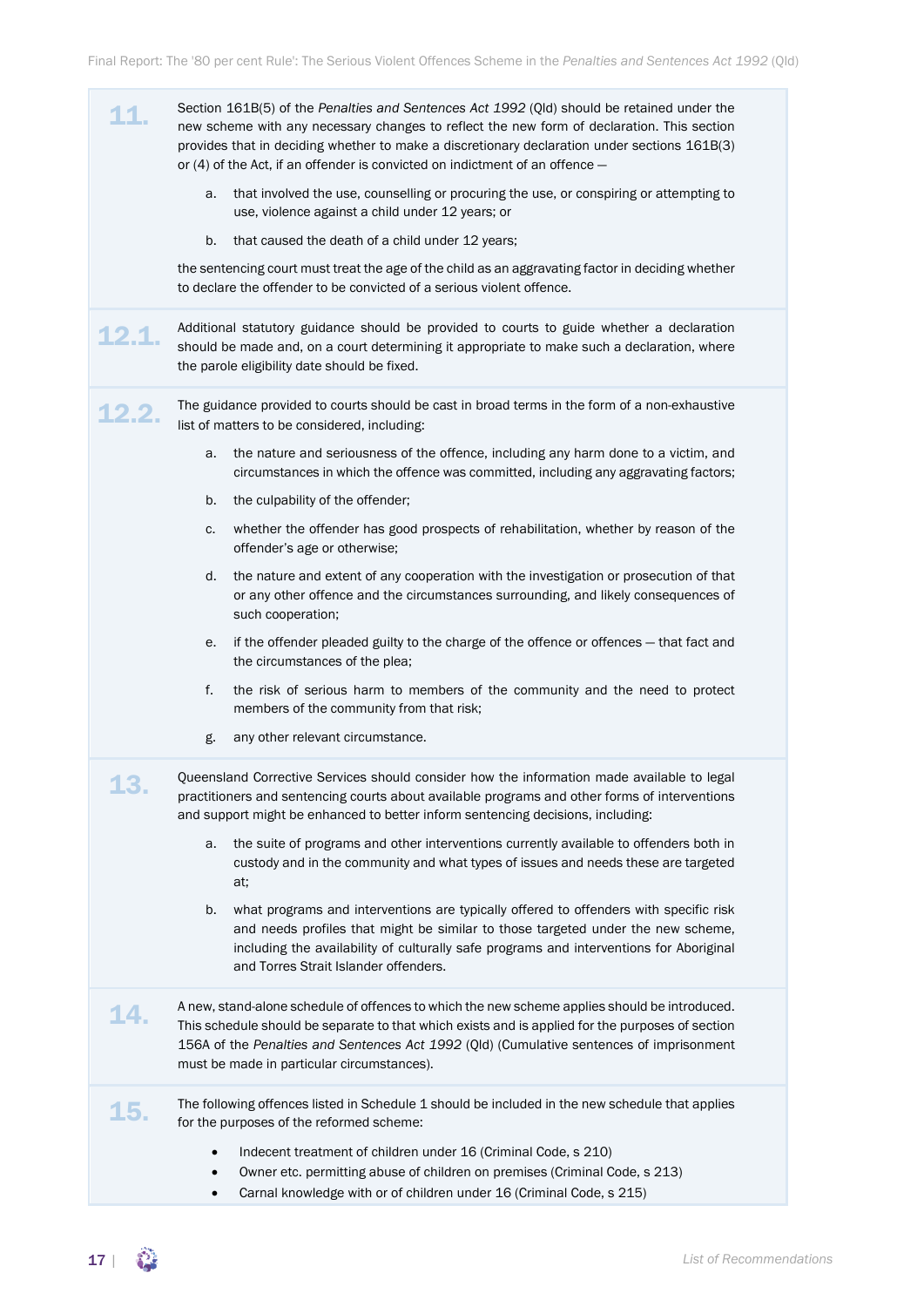- Abuse of persons with an impairment of the mind (Criminal Code, s 216)
- Procuring young person etc. for carnal knowledge (Criminal Code, s 217(1))
- Procuring sexual acts by coercion etc (Criminal Code s 218(1))
- Taking child for immoral purposes (Criminal Code, s 219(1))
- Incest (Criminal Code, s 222)
- Maintaining a sexual relationship with a child (Criminal Code, s 229B)
- Procuring engagement in prostitution of a person who is not an adult or who is a person with an impairment of the mind (Criminal Code, s 229G(2))
- Manslaughter (Criminal Code, ss 303(1) and 310)
- Attempted murder (Criminal Code, s 306)
- Conspiring to murder (Criminal Code, s 309)
- Killing unborn child (Criminal Code, s 313)
- Disabling in order to commit indictable offences (Criminal Code, s 315)
- Stupefying in order to commit indictable offence (Criminal Code, s 316)
- Acts intended to cause GBH and other malicious acts (Criminal Code, s 317)
- Grievous bodily harm (Criminal Code, s 320)
- Torture (Criminal Code, s 320A)
- Administering poison with intent to harm, if the poison or noxious thing endangers the life of, or does grievous bodily harm to, the person to whom it is administered or by whom it is taken (Criminal Code, s 322(a))
- Wounding (Criminal Code, s 323)
- Dangerous operation of a vehicle in circumstances of aggravation under s 328A(4) (causing death or grievous bodily harm, including while adversely intoxicated or excessively speeding or taking part in an unlawful race, or if the offender leaves the scene of the incident knowing or ought to have reasonably known the other person has been killed or injured) (Criminal Code, s 328A(4))
- Rape (Criminal Code, s 349)
- Attempt to commit rape (Criminal Code, s 350)
- Assault with intent to commit rape (Criminal Code, s 351)
- Sexual assault, with a circumstance of aggravation (Criminal Code, (ss 352(2) and 352(3))
- Kidnapping (Criminal Code, s 354(1))
- Kidnapping for ransom (Criminal Code, s 354A)
- Robbery (Criminal Code, ss 409 and 411)
- Attempted robbery (Criminal Code s 412)
- Burglary, with circumstance of aggravation (Criminal Code, ss 419(3)(b)(i) and s 419(3)(b)(ii))
- Trafficking in dangerous drugs (*Drugs Misuse Act 1986* (Qld), s 5)
- Supplying dangerous drugs (*Drugs Misuse Ac 1986* (Qld), s 6)
- Producing dangerous drugs (*Drugs Misuse Act 1986* (Qld), s 8).
- **16.** The following offences listed in Schedule 1 should not be included in the new schedule that applies for the purposes of the reformed scheme:
	- Riot (Criminal Code, s 61)
	- Threatening violence (Criminal Code, s 75)
	- Escape by persons in lawful custody (Criminal Code, s 142)
	- Misconduct with regard to corpses (Criminal Code, s 236(2))
	- Carrying or sending dangerous goods in vehicle (Criminal Code, s 317A (1))
	- Obstructing rescue or escape from unsafe premises (Criminal Code, s 318)
	- Endangering the safety of person in a vehicle with intent (Criminal Code, s 319)
	- Attempting to injure by explosive or noxious substances (Criminal Code, s 321)
	- Bomb hoaxes (Criminal Code, s 321A)
	- Failure to supply necessaries (Criminal Code, s 324)
	- Endangering life of children by exposure (Criminal Code, s 326)
	- Dangerous operation of a vehicle (except if charged under s 328A(4)) (Criminal Code, s 328A)
	- Assaults occasioning bodily harm (Criminal Code, s 339)
	- Serious assaults (Criminal Code, s 340)
	- Sexual assaults (except if charged under ss 352(2) and 352(3)) (Criminal Code, s 352(1))
	- Cruelty to children under 16 years (Criminal Code, s 364)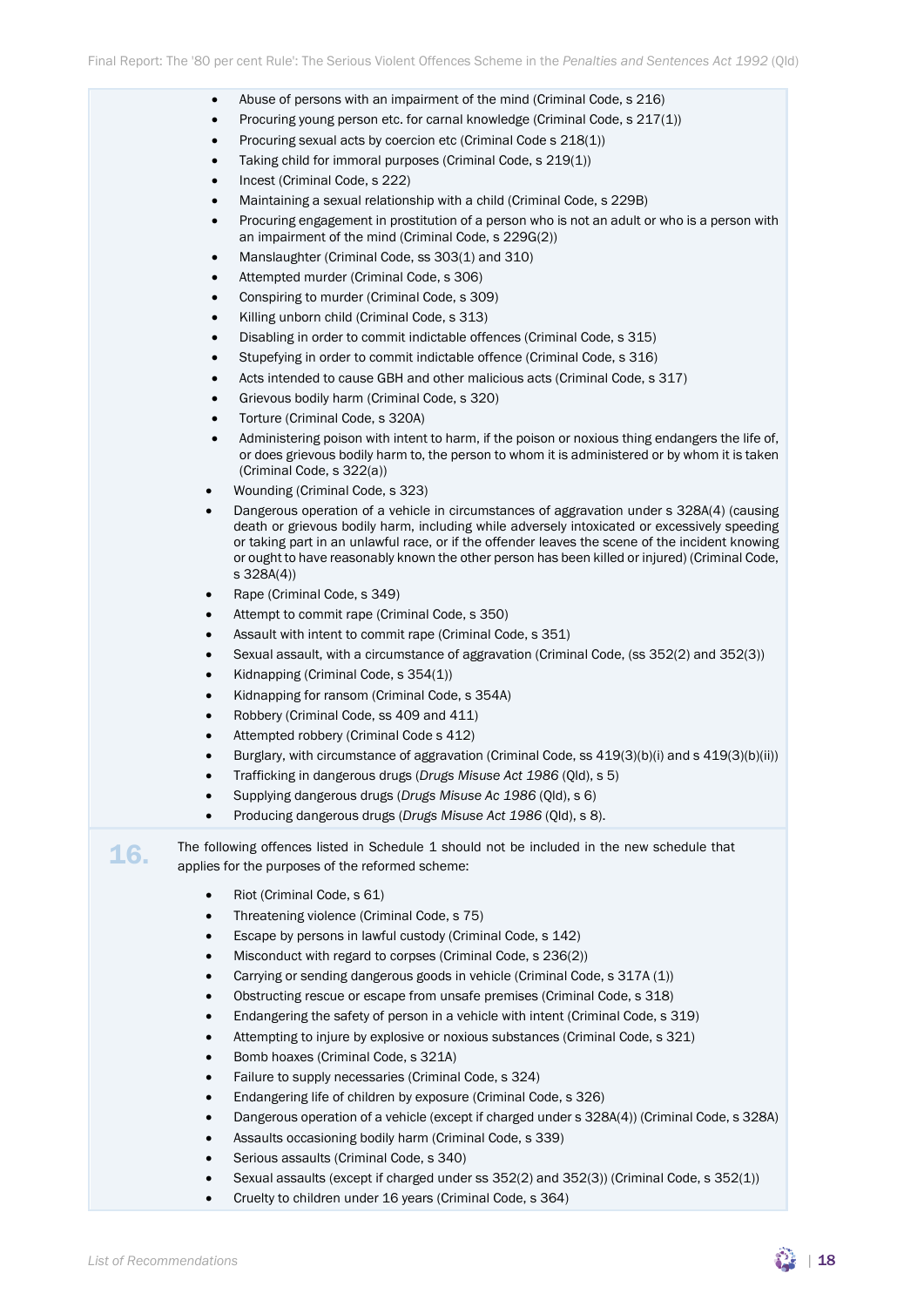|     | Taking control of aircraft (Criminal Code, s 417A)<br>$\bullet$<br>Unlawful assembly, riot and mutiny (Corrective Services Act 2006, s 122 and repealed<br>$\bullet$<br>equivalent (Corrective Services Act 2000, s 92(2))                                                                                                                                                                                                                                                                                  |
|-----|-------------------------------------------------------------------------------------------------------------------------------------------------------------------------------------------------------------------------------------------------------------------------------------------------------------------------------------------------------------------------------------------------------------------------------------------------------------------------------------------------------------|
|     | Other offences (Corrective Services Act 2006, s 124(a) and repealed equivalent (Corrective<br>$\bullet$<br>Services Act 2000, s 94(a)).                                                                                                                                                                                                                                                                                                                                                                     |
|     | (Repealed) Unlawful anal intercourse (Criminal Code, s 208)<br>$\bullet$                                                                                                                                                                                                                                                                                                                                                                                                                                    |
|     | (Repealed) Unlawful sodomy (Criminal Code, ss 208(1)-(2))<br>$\bullet$                                                                                                                                                                                                                                                                                                                                                                                                                                      |
|     | (Repealed) Conspiracy to defile (Criminal Code, s 221)<br>٠                                                                                                                                                                                                                                                                                                                                                                                                                                                 |
|     | (Repealed) Incest by man (Criminal Code, s 222)<br>$\bullet$                                                                                                                                                                                                                                                                                                                                                                                                                                                |
|     | (Repealed) Incest by adult female (Criminal Code, s 223)<br>$\bullet$                                                                                                                                                                                                                                                                                                                                                                                                                                       |
|     | (Repealed) Preventing escape from wreck (Criminal Code, s 318).<br>$\bullet$                                                                                                                                                                                                                                                                                                                                                                                                                                |
| 17. | The following offences not currently listed in Schedule 1 should be included in the new schedule<br>that applies for the purposes of the reformed scheme:                                                                                                                                                                                                                                                                                                                                                   |
|     | Involving child in making child exploitation material (Criminal Code, s 228A)<br>$\bullet$                                                                                                                                                                                                                                                                                                                                                                                                                  |
|     | Making child exploitation material (Criminal Code, s 228B)<br>$\bullet$                                                                                                                                                                                                                                                                                                                                                                                                                                     |
|     | Distributing child exploitation material (Criminal Code, s 229C)<br>$\bullet$                                                                                                                                                                                                                                                                                                                                                                                                                               |
|     | Possessing child exploitation material (Criminal Code, s 228D)                                                                                                                                                                                                                                                                                                                                                                                                                                              |
|     | Knowingly participating in the provision of prostitution with a circumstance of aggravation<br>$\bullet$<br>(where the person involved in the provision of prostitution is not an adult or is a person with<br>an impairment of the mind) (Criminal Code, s 229H(2)                                                                                                                                                                                                                                         |
|     | Aiding suicide (Criminal Code, s 311)<br>$\bullet$                                                                                                                                                                                                                                                                                                                                                                                                                                                          |
|     | Choking, suffocation or strangulation in a domestic setting (Criminal Code, s 315A)<br>$\bullet$                                                                                                                                                                                                                                                                                                                                                                                                            |
|     | Female genital mutilation (Criminal Code, s 323A)<br>$\bullet$                                                                                                                                                                                                                                                                                                                                                                                                                                              |
|     | Child-stealing (Criminal Code, s 363)<br>$\bullet$                                                                                                                                                                                                                                                                                                                                                                                                                                                          |
|     | Abduction of a child under 16 (Criminal Code, s 363A).<br>$\bullet$                                                                                                                                                                                                                                                                                                                                                                                                                                         |
| 18. | The scheme should also apply to offences of counselling or procuring the commission of, or<br>attempting or conspiring to commit, an offence against a provision mentioned in the new<br>schedule - consistent with the operation of the current SVO scheme.                                                                                                                                                                                                                                                |
| 19. | Section 161B(4) of the Penalties and Sentences Act 1992 (Qld), which permits a court to make<br>a declaration for offences not listed in Schedule 1, or a Schedule 1 offence for a sentence of<br>less than 5 years, provided certain criteria apply, should be repealed.                                                                                                                                                                                                                                   |
| 20. | The new scheme should apply to offenders sentenced for an offence included in the new<br>schedule but not listed in Schedule 1 only if the act or omission constituting the offence<br>occurred on or after the commencement of the new provisions.                                                                                                                                                                                                                                                         |
|     |                                                                                                                                                                                                                                                                                                                                                                                                                                                                                                             |
|     | If a court sentences an offender post-commencement of the new scheme for an offence listed<br>in Schedule 1 that is not included in the new schedule, the offender should not be subject to<br>either the existing SVO scheme or the new scheme regardless of whether the offence or<br>conviction happened before or after the commencement of the new scheme. Instead, the<br>offender should be sentenced in accordance with general provisions applying to parole.                                      |
| 22. | If a court is sentencing an offender post-commencement of the new scheme for an offence<br>listed in both the new schedule and the currently applying Schedule 1, the following should<br>apply:                                                                                                                                                                                                                                                                                                            |
|     | If the act or omission constituting the offence occurred on or after the commencement<br>a.<br>of the new scheme, the new scheme should apply;                                                                                                                                                                                                                                                                                                                                                              |
|     | If the act or omission constituting the offence occurred prior to the commencement of<br>b.<br>the new scheme, but post commencement of the existing SVO scheme, the court<br>should decide whether the person is to be sentenced under the current SVO scheme<br>or under the new scheme. The court should be required to ensure that the offender is<br>not placed at a disadvantage as to where the parole eligibility date is fixed, consistent<br>with the principle against retrospective punishment. |